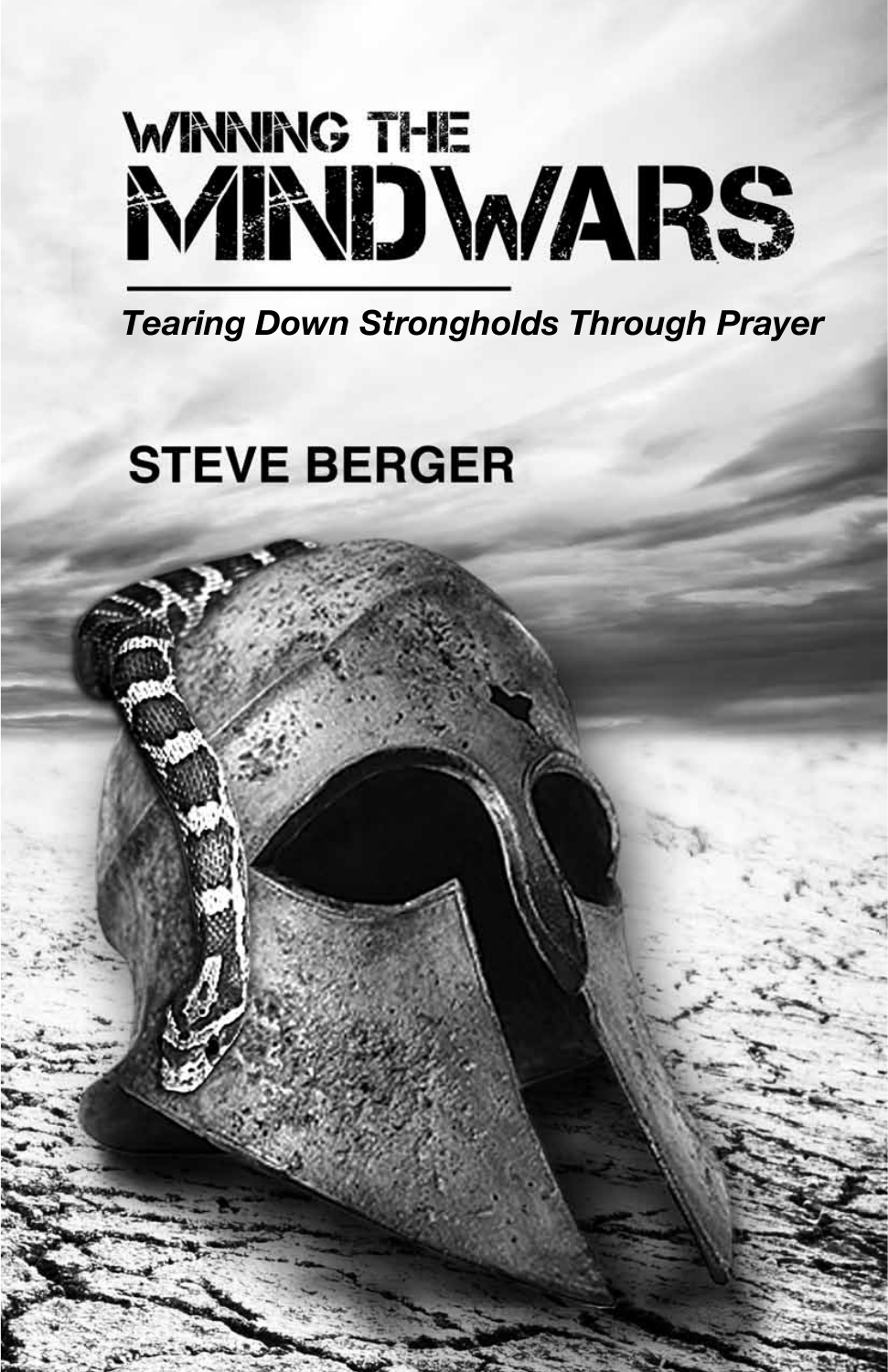# **Introduction**

Our minds are under constant attack. I believe that the enemy of this world wants to claim our thoughts and take us away from God's Truth, so it is my goal for this booklet to give you a solution so that you can fend off the attack, win the Mind Wars and defeat the enemy.

The PreScripture (a prescription from Scripture) Prayers in this booklet will bring you healing from the strongholds that can so easily set up residence in our minds and holds us captive. These PreScripture Prayers can be a significant part of your healing process. You can read them, memorize them and use them as frequently as you need in order to utterly destroy strongholds and fully experience the life Jesus came to give you.

> God bless you, Steve Berger

# **Understanding Strongholds**

# The Battle

Proverbs 23:7 says, "For as he thinks in his heart, so is he."

The word translated *thinks* in the above verse means, "to be a calculator." It also means, "to act as a gatekeeper."1 As believers in Jesus Christ, we are called to be gatekeepers. And as the gatekeepers of our minds, we have to calculate and estimate the spiritual, holy and eternal value of the thoughts we're thinking. While none of us can completely control the thoughts we think, we *can* control what we do with our thoughts. We can choose to do the godly thing. We can choose to fight the battle.

The enemy, Satan, wants to control and take possession of our thoughts. He wants to take our focus away from God's, Word, will and ways and focus us instead on thoughts that are rooted in his scheming, devilish ways. The good news is—we are equipped to fight this war!

The apostle Paul writes in Romans 12:2: "And do not be conformed to this world, but be transformed by the renewing of your mind, that you may prove what is that good and acceptable and perfect will of God."

<sup>1</sup> James Strong, *Strong's Exhaustive Concordance of the Bible* (Nashville, TN: Thomas Nelson, 2009), E-sword electronic edition.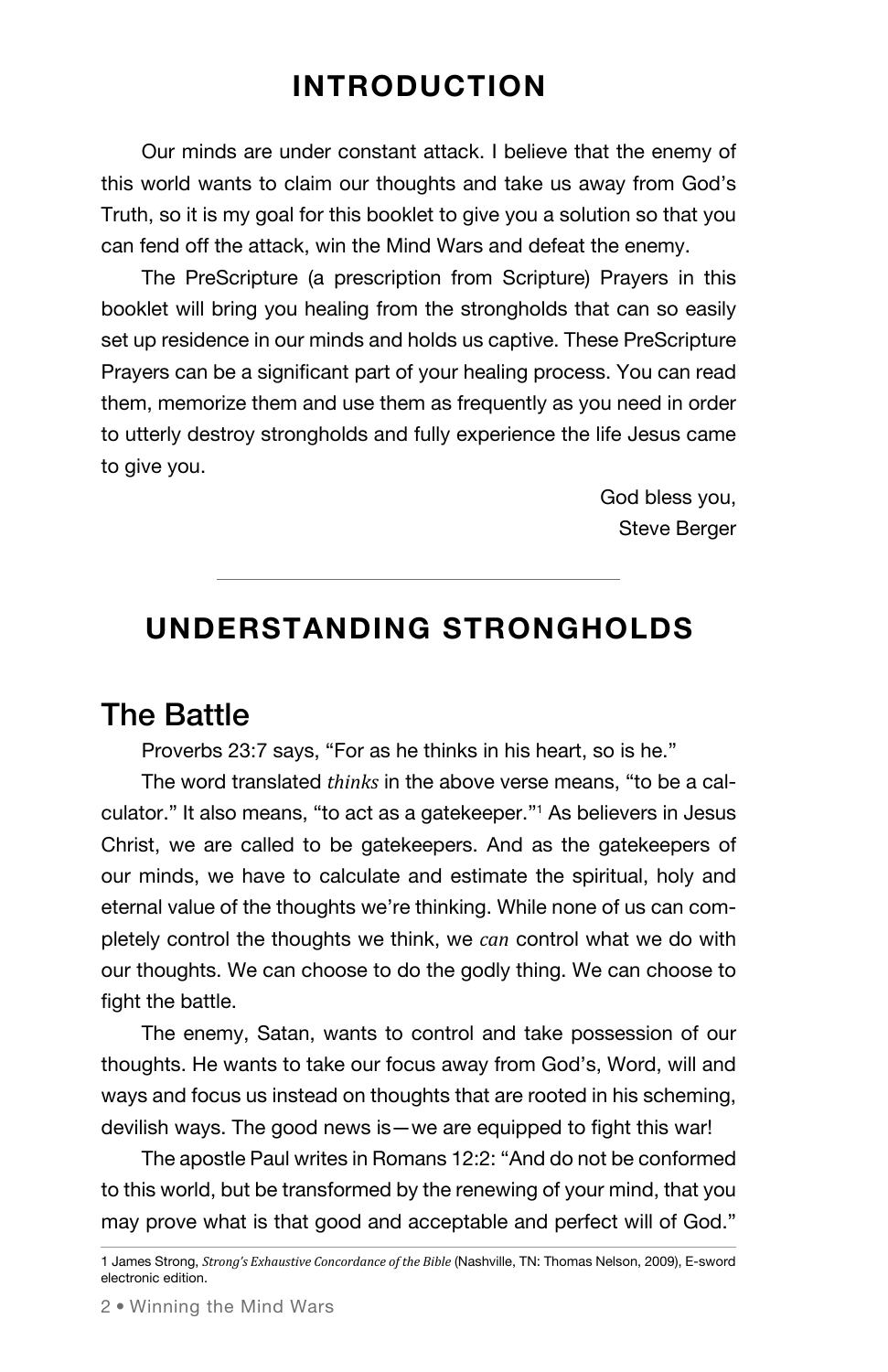Paul is telling us that we can renew our minds, and avoid being shaped by the enemy's attacks. **"Be transformed**." This means to be changed into something that is of a quality that we've never known before. The verse contains the word *metamorphosis*—known in biology as "a pronounced change in both the internal and the external form of an animal during normal development."2

**"Be renewed**." Transformation comes from renewing our minds. **"Prove**." God causes real change when we don't think as we used to think. The battle hinges on what we do with our minds. Do we accept the whispers of the enemy, or do we seek to continually renew our minds with God's thoughts, ways and will?

# **Strongholds**

Our definition of a stronghold is: *A satanic lie. A generational mindset or a human wounding that you have listened to long enough, believed strongly enough and owned deeply enough that it has become part of your identity. It has fortified itself in you and dictates your thoughts, beliefs, actions and reactions. It is an unholy filter through which all thoughts pass.* Strongholds can include feelings of shame, condemnation, unforgiveness, rejection, depression, addiction, pride, unbelief, anger and defeat.

Isaiah 36 gives us an excellent picture of how a stronghold works. King Hezekiah was a godly king who was being threatened by the Assyrian armies. For nearly four long years, the enemy held Hezekiah and his people under siege. In Isaiah 36 we see how:

- The enemy attacks with intimidation and doubt, and whispering (vv. 4–5).
- Weak resources bring doubt to spiritual authority and question those in authority (vv. 6–7).
- The enemy feigns compromise (vv. 8-9).
- The enemy speaks lies, supported by circumstances (v. 10).
- The enemy's voice causes the people to panic. They are fearful (v. 11).
- The enemy capitalizes on the people's fears (v. 12).
- The enemy intimidates (v. 13).
- The enemy attacks the king's character and capabilities (v. 14).

<sup>2</sup> Hazel Davies and Carol Butler, *Do Butterflies Bite? Fascinating Answers to Questions about Butterflies and Moths*, (Piscataway, NJ: Rutgers University Press, 2008), 68.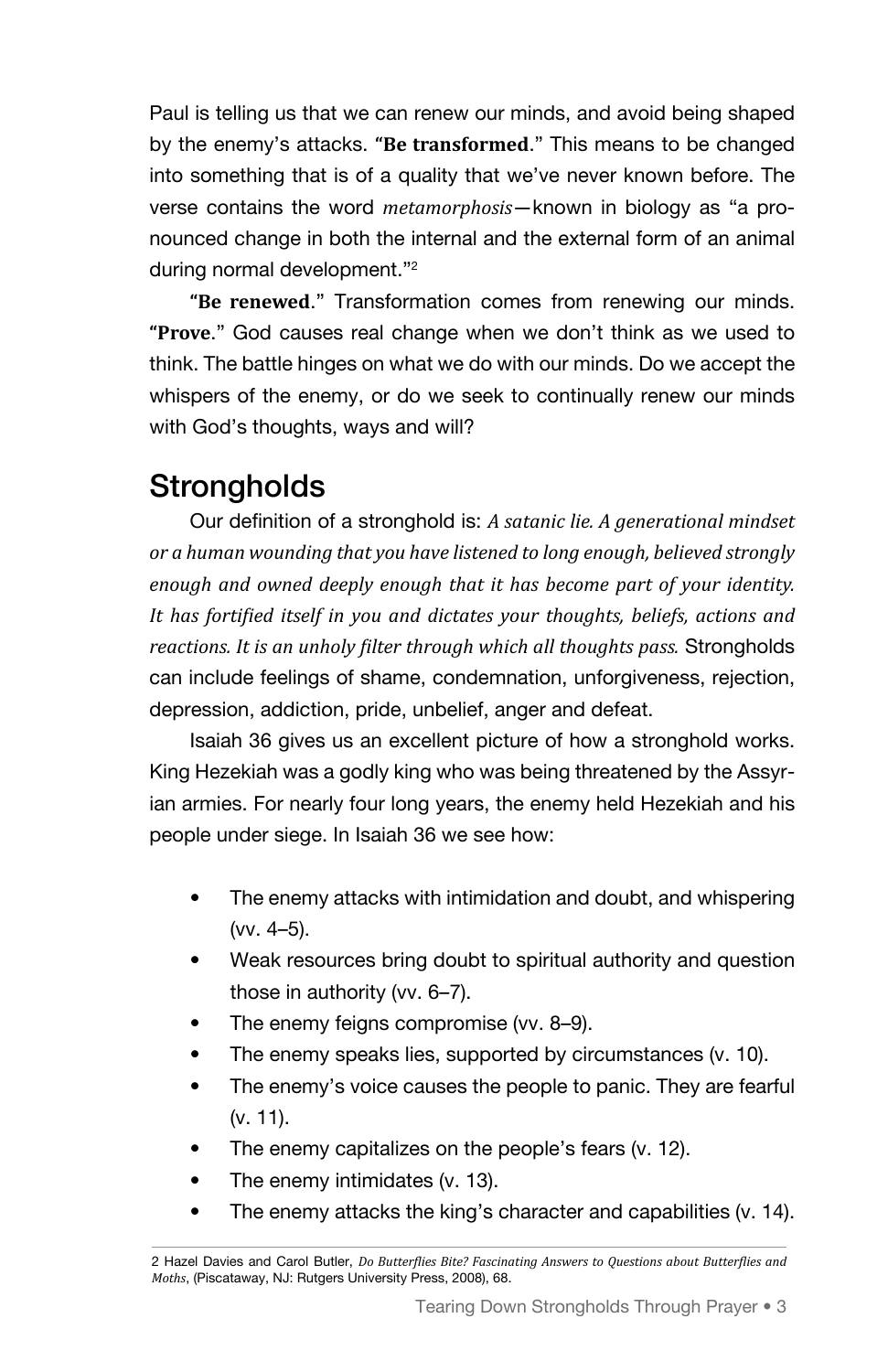- The enemy plants doubts (v. 15).
- Making a pledge with the enemy doesn't create peace or prosperity. It only increases and intensifies the problems (vv. 16–17).
- The enemy uses false persuasion and "devilish" proof (v. 18).
- The enemy uses a smokescreen (vv. 19–20).
- There is no conversing with the enemy (vv. 21–22).

See how the enemy intimidates, compromises, lies and plants doubts? See how quickly and easily one can become trapped in a stronghold?

# God's Truth

In 2 Corinthians 10:3–5 Paul writes, "For though we walk in the flesh, we do not war according to the flesh. For the weapons of our warfare are not carnal but mighty in God for pulling down strongholds, casting down arguments and every high thing that exalts itself against the knowledge of God, bringing every thought into captivity to the obedience of Christ."**We are engaged in a war**. This is strong military language, indicating that Paul is taking us into spiritual battle. The war is not fought with fleshly tactics or strategies. It is NOT against fleshly foes. Our war is against devilish forces.

*"***Weapons***"* **is plural**. We have many weapons and Ephesians 6:12–18 gives us seven weapons to defeat the enemy: truth, righteousness, peace, faith, salvation, God's Word and prayer.

**Weapons are to pull down and cast down strongholds**. This is violent language that means, "destroying to extinction."**Arguments stem from delusional reasoning**. Coming from carnal, corrupt, darkened and debased places in the mind. They are against God's Truth and want to argue with our faith.

**We can take captives**. We need to take these unholy thoughts captive. We need to be gatekeepers and captive-taker-overs of our thoughts.

**Strongholds will submit to God.** We can bring those thoughts before the truth, character and purpose of Christ and make them submissively bow their knees in obedience to Him!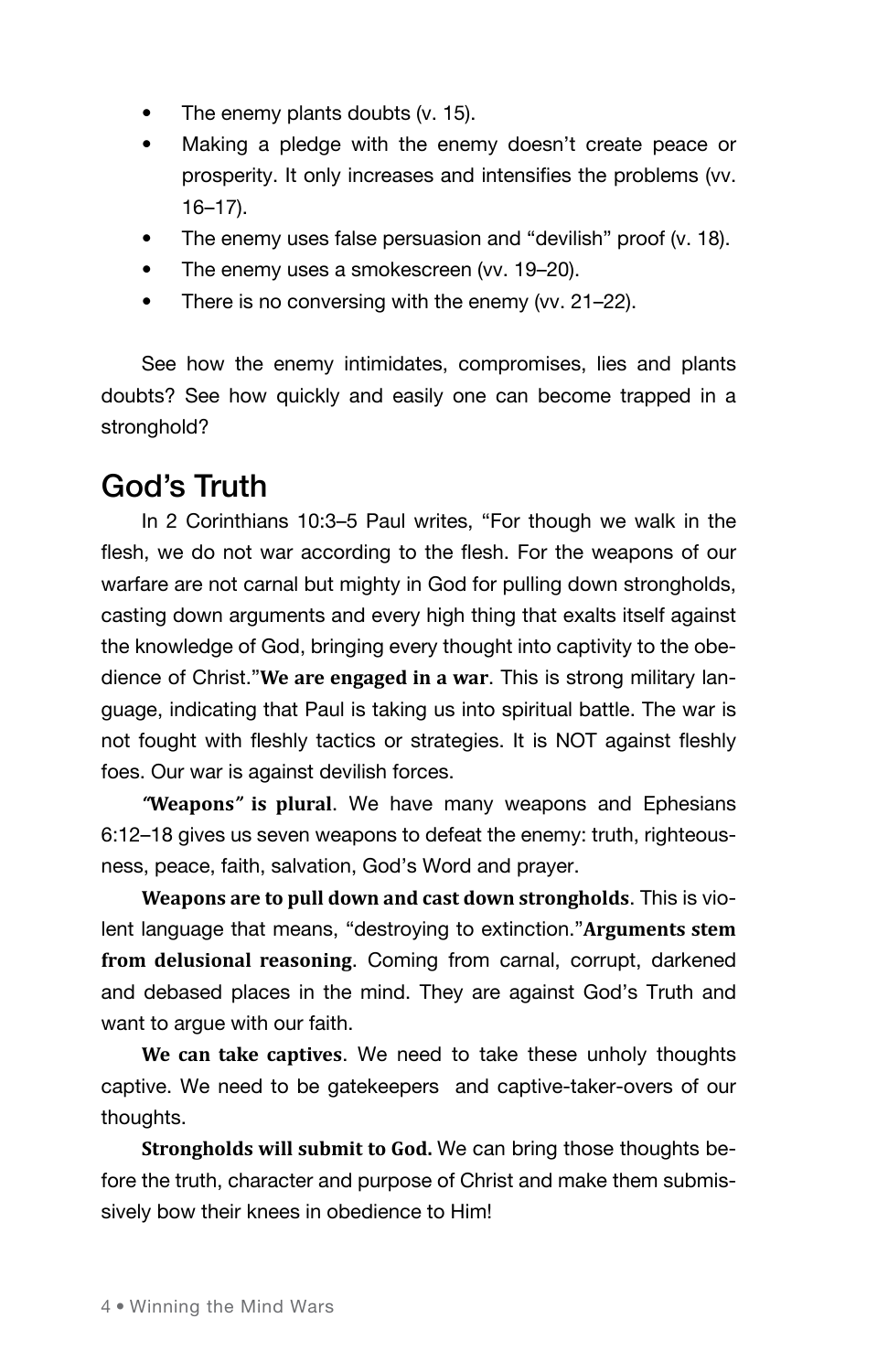# Paul's Guidelines for Our Thoughts

In Philippians 4:8, Paul, writing while chained in prison, says that, in order to win the mind wars, our thoughts need to be:

**True**: Truth combats lies and makes us and keeps us free. **Noble**: Honorable, honest **Just:** Innocent, holy **Pure**: Modest, chaste **Lovely:** Friendly, welcoming and accepting **Of good report**: Reputable, well spoken **Virtuous:** Excellence, valiant **Praiseworthy:** Commendable, holy and good

#### Defeating Strongholds

Isaiah 37 gives us a clear picture of how we can defeat strongholds. After the enemy's assault, Hezekiah went to prayer. He sent messengers to the prophet Isaiah for a word from God, and God said, "Don't be afraid, the enemy will die in his own land."

When the enemy responded with a last-ditch effort to discourage him, Hezekiah went back to prayer and God's Word and came again declaring victory. Israel was victorious. Strongholds, arguments and high things are pulled down to destruction through prayer, the Word and the other spiritual weapons we've been given (see Ephesians 6). By taking your thoughts captive, bringing them before the truth of Christ and making them submissively bow the knee in obedience to Jesus, you'll pull down strongholds, keep defeated strongholds from resurrecting and keep new ones from being established. That's how you win the Mind Wars!

# PreScripture Prayers

The prayers on the next few pages are to help you pull down and defeat strongholde. Just as Hezekiah defeated Israel's enemy with prayer and a word from God, so can you with these prayers.

We call them PreScripture Prayers because they are "prescriptions" for health and wholeness with God, directly from His Word. Whenever you feel you're in battle with the enemy, pray these prayers to help you prevent and pull down strongholds.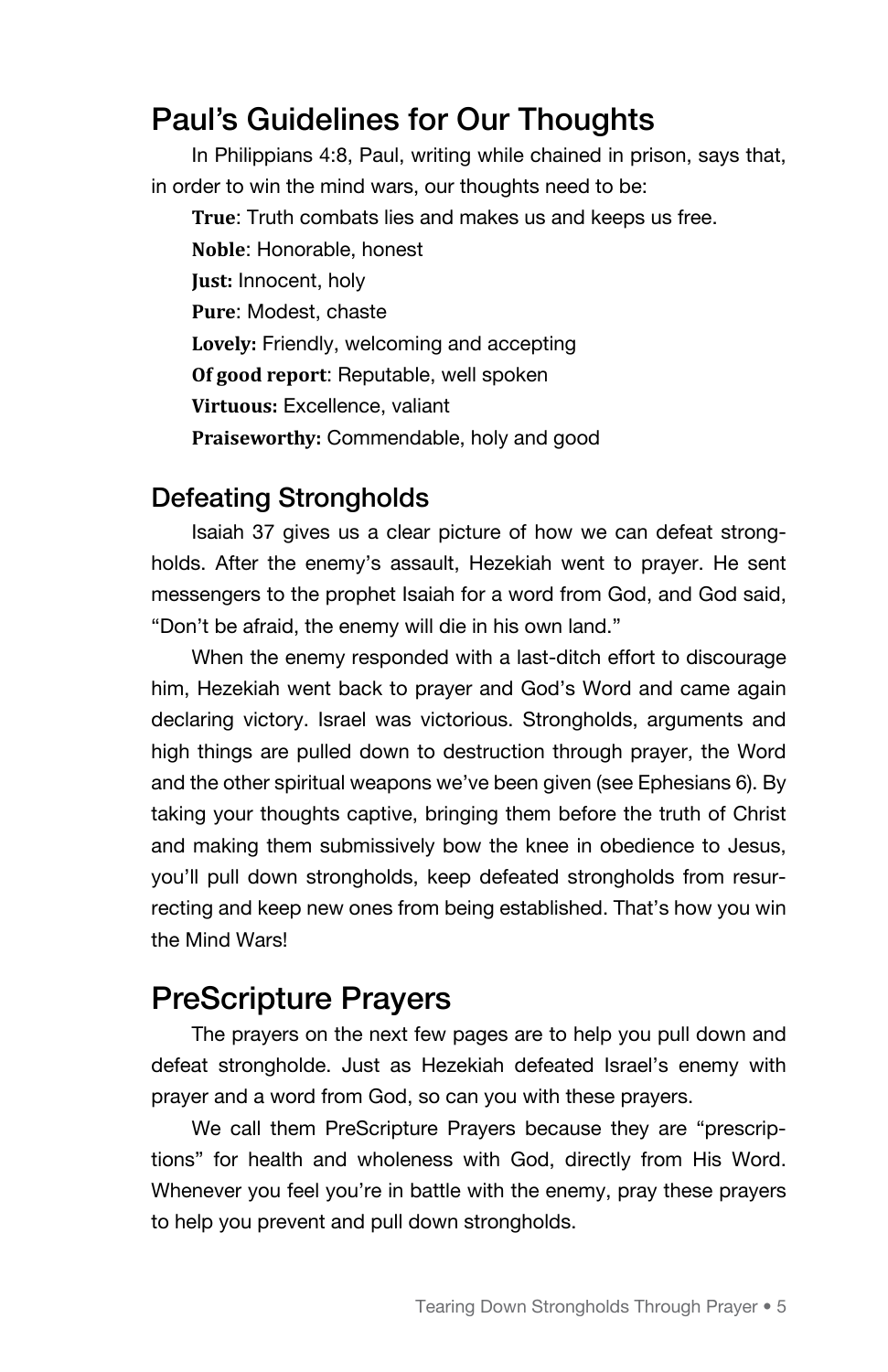# **Breaking the Stronghold of** *Shame and Condemnation*

A Christian's identity as a sinner is a "before Christ" identity. A believer is a saint who sins, not a sinner who sometimes "saints." Shame and condemnation are "before Christ" penalties; therefore they have no place in our new life in Jesus.

# PreScripture Prayer for Shame and Condemnation

Father, I know that I am what I am because of your grace alone. It's not because of my own works or effort. My boast is in Jesus Christ alone. Thank you for my salvation. Thank you for my sanctification. Thank you for my justification. Thank you for my reconciliation. Thank you for my identification. I am a saint. I am the righteousness of God in Christ. I am the salt of the earth. I am the light of the world. I am a child of God. I've been made one with God. God calls me friend. I know and believe that I am blessed, chosen, holy, blameless, loved, adopted, accepted, favored, redeemed, forgiven and sealed with the Holy Spirit. I know and believe I have been made alive in Christ and raised to sit in heavenly places in Christ, far above all demonic power. I know and believe I have direct access to You, Father.

1 Corinthians 15:10 Ephesians 2:8 Galatians 6:14 Ephesians 2:8–9 Hebrews 10:10,14 Romans 5:1 Colossians 1:21 2 Corinthians 5:17 1 Peter 2:9,10 2 Corinthians 5:21 Matthew 5:13 Matthew 5:14 Galatians 3:26 John 17:21 John 15:15

Ephesians 1:3–11

Ephesians 2:5–6

Ephesians 2:18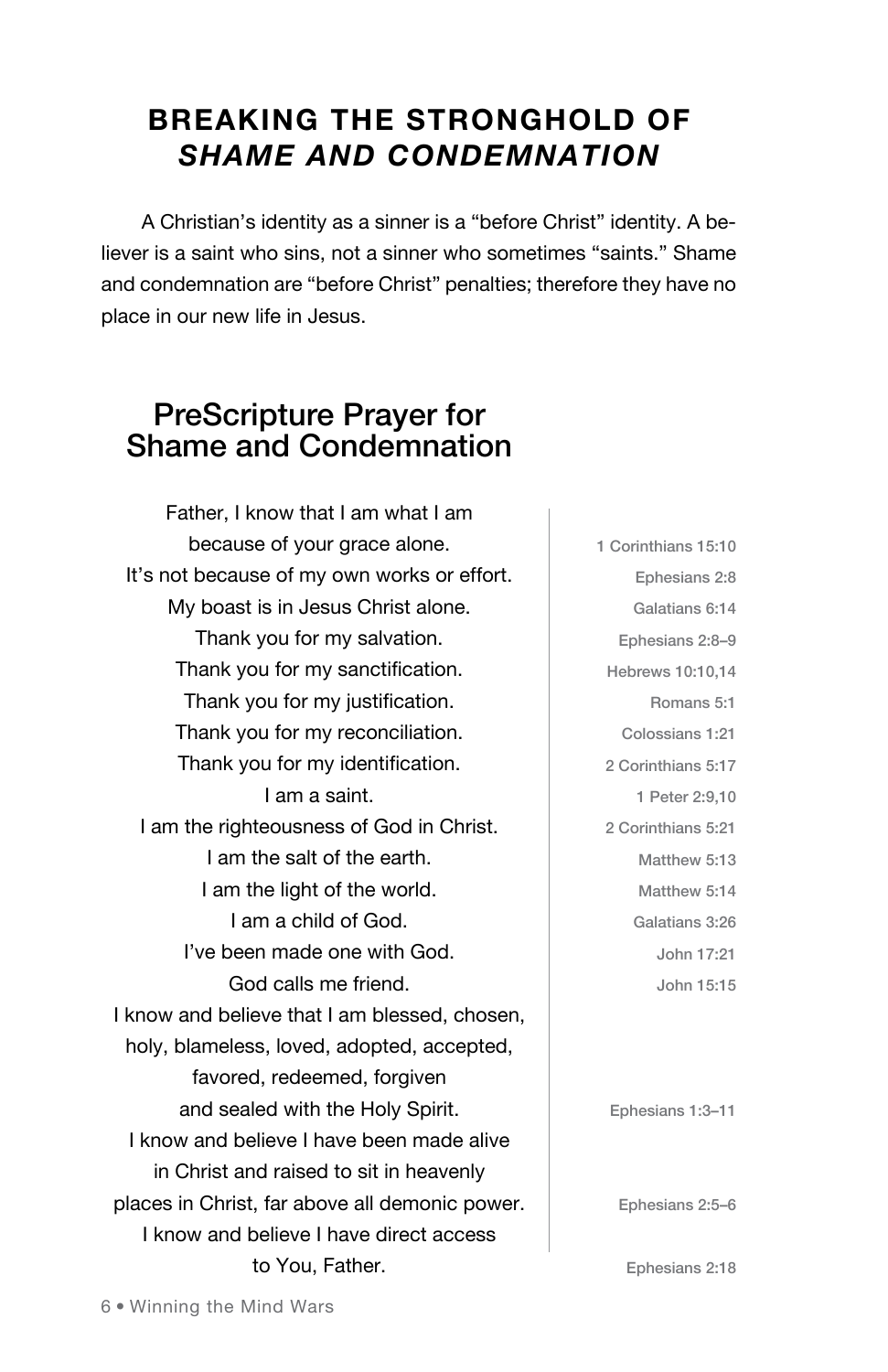Ephesians 1:11, 2:19

Romans 8:1

Romans 8:33–34

Romans 10:11

I know and believe that my inheritance is guaranteed and that I am a fellow citizen with the other saints in the household of God. Because I'm in Christ I'm not condemned, now or ever. Because I'm in Christ, there is no valid, condemning charge against me. Because I'm in Christ, there is no shame I'll own, wear, or ever be put to. I renounce the identity of "sinner." I renounce shame and condemnation. I repent of believing lies that have held me back and kept me looking down. I believe I am everything God says I am from this day forward, and forever more. In Jesus' name, Amen!

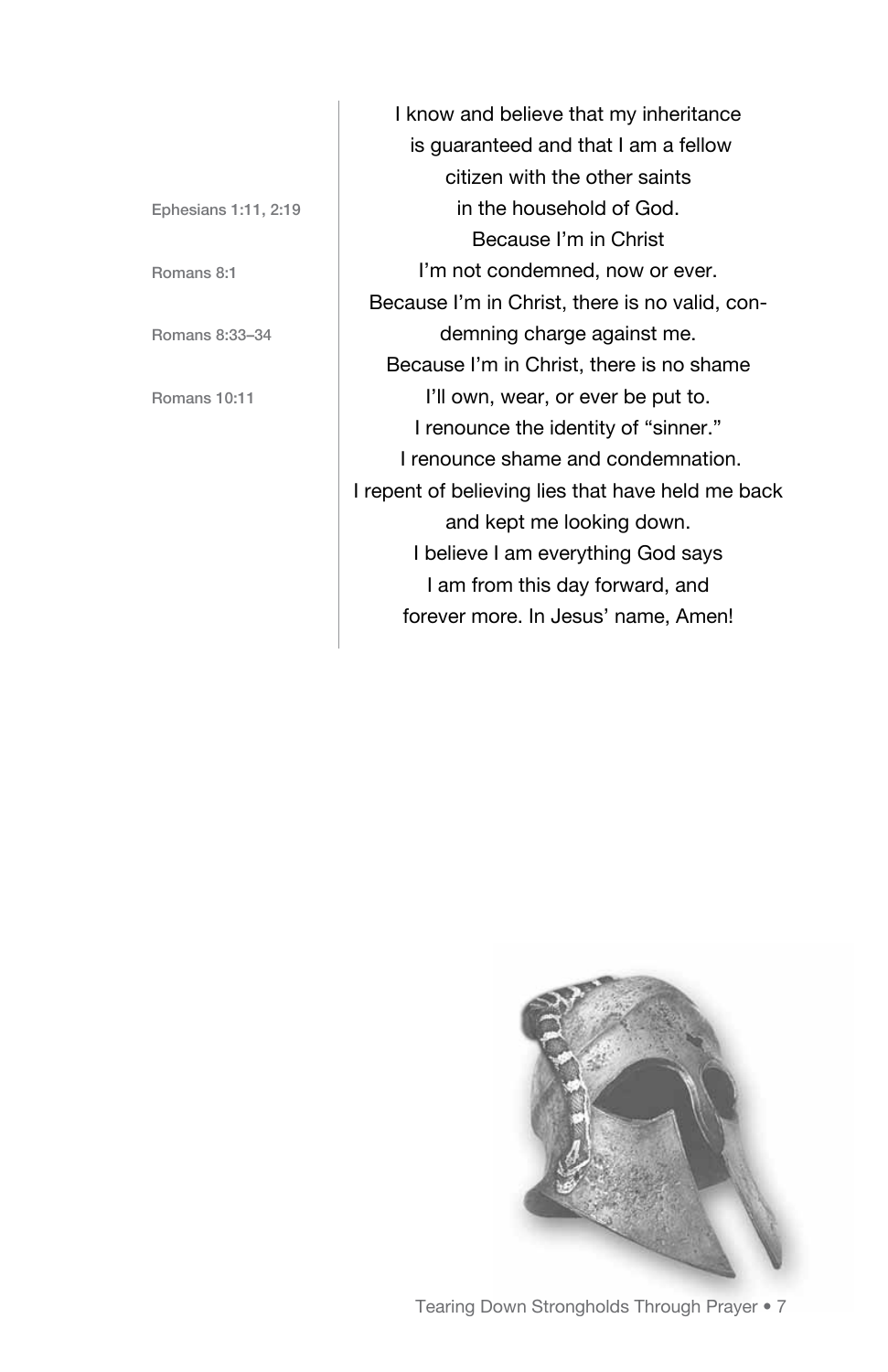# **Breaking the Stronghold of Unforgiveness**

When we choose unforgiveness, we allow other strongholds to gain influence in our lives. The effects of our unforgiveness are that farreaching and powerful. We can choose to live freely through forgiveness or be bound by a spirit of unforgiveness.

#### PreScripture Prayer for Unforgiveness

| Father, it is beyond human comprehension       |               |
|------------------------------------------------|---------------|
| how you could love me so much that You would   |               |
| send Jesus to pay the unspeakable price        |               |
| for my sins, so I could be                     |               |
| forgiven and have eternal life.                | John 3:16     |
| I might never know the full extent of          |               |
| the depths of forgiveness you have             |               |
| afforded me. But, what I do know about         |               |
| the depravity of my own sin, past,             |               |
| present and future is that it is massive       |               |
| and offensive to You.                          | Matthew 18:24 |
| Father, thank you for having compassion on me, |               |
| releasing me and forgiving me from the debt    |               |
| I could never pay on my own.                   | Matthew 18:25 |
| Lord, thank you for being a God                |               |
| who forgives my iniquity, my                   |               |
| transgressions and my sins.                    | Exodus 34:7   |
| Thank you that though my sins were red as      |               |
| scarlet, you made them as white as snow,       |               |
| and though my sins were red as crimson,        |               |
| you made them as white as wool.                | Isaiah 1:18   |
| Thank you for removing my sins from me         |               |
| as far as the east is from the west.           | Psalm 103:12  |
| Thank you for remembering my sins              |               |
| and lawless deeds no more.                     | Hebrews 8:12  |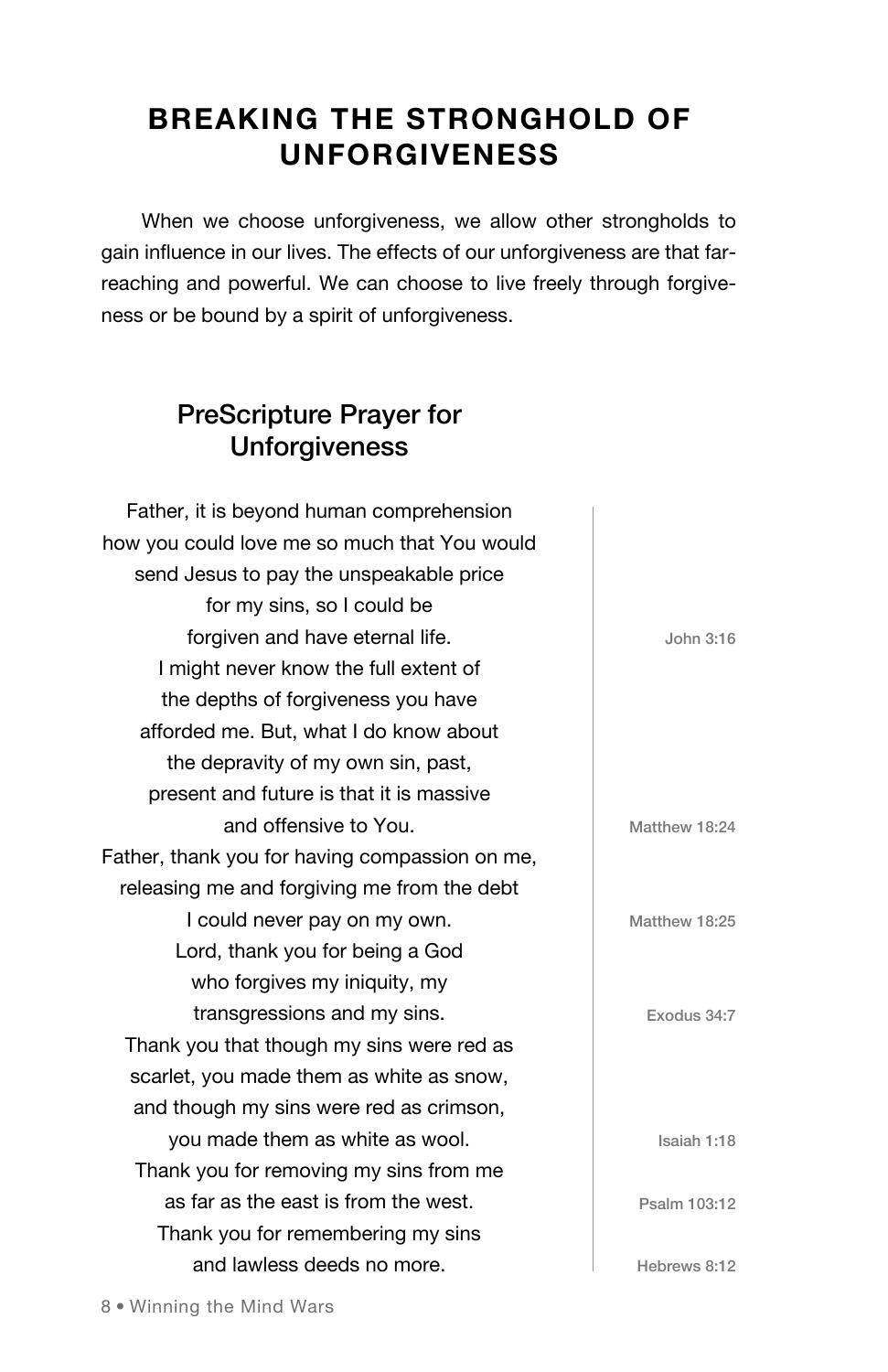|                    | Thank you for cleansing and forgiving me from |  |
|--------------------|-----------------------------------------------|--|
| 1 John 1:9         | all my sin and unrighteousness.               |  |
|                    | Today, right now, as an act of faith and      |  |
|                    | obedience, I choose to forgive those          |  |
|                    | who have hurt me and sinned against me,       |  |
| Matthew 6:12       | just as you forgave me.                       |  |
|                    | I offer others the same compassion,           |  |
| Matthew 18:25      | release and forgiveness you gave me.          |  |
|                    | I choose to walk in forgiveness               |  |
| Matthew 18:21-22   | and offer it continually.                     |  |
|                    | I choose to love my enemies, bless those      |  |
|                    | who curse me, do good to those who hate me    |  |
|                    | and pray for those who spitefully             |  |
| Matthew 5:44       | use me and persecute me.                      |  |
| Colossians 3:13    | I realize forgiveness is something I must do. |  |
|                    | I repent of an unforgiving spirit             |  |
| 2 Samuel 12:1-9    | while needing forgiveness myself.             |  |
|                    | I refuse to let Satan take advantage          |  |
| 2 Corinthians 2:11 | of me in this area any longer.                |  |
|                    | Father, because it is clearly your will,      |  |
|                    | I renounce the stronghold of                  |  |
|                    | unforgiveness in my life, in Jesus' name,     |  |
|                    | by His love, mercy and power. Amen!           |  |

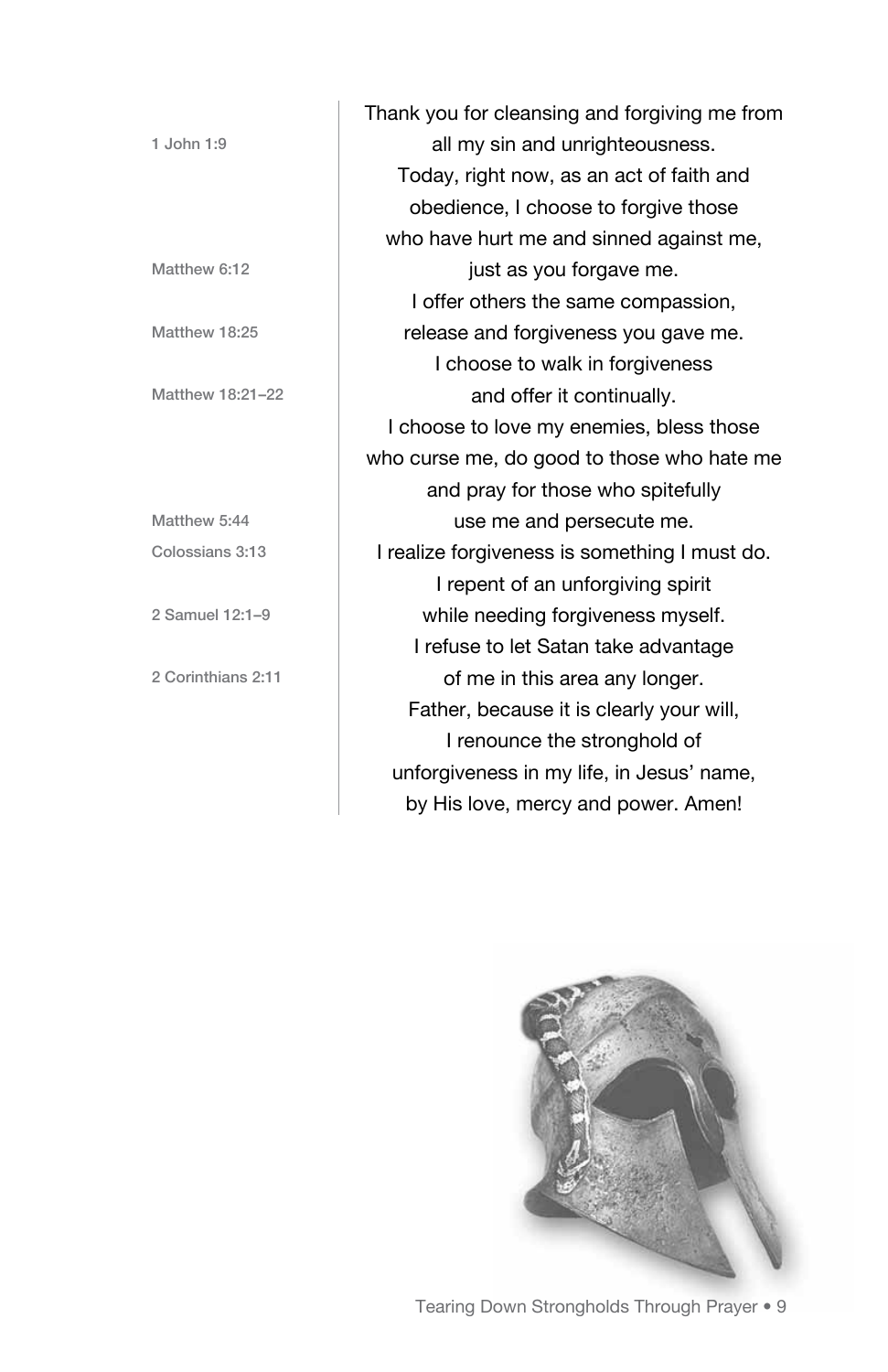# **Breaking the Stronghold of Rejection**

To feel rejection is to feel devalued, dismissed and unwanted. Every one of us will be genuinely rejected at some point in our lives. How we respond to rejection, either real or perceived, determines whether a rejection stronghold is allowed to flourish.

#### PreScripture Prayer for Rejection

Father, I thank you that you love me just like you love Jesus. I praise you that you have chosen me and called me royal, holy and special in your sight. You say I'm so valuable to you, that I am your rich inheritance. You have accepted me; you have highly favored me. You call me your beloved. I am a part of your glorious bride. You keep me as the apple of your eye. Because I received Jesus as my Lord and Savior, you have received me as your child. As your child, I am your heir, a coheir with Jesus. You have inscribed my name on the palms of your hands. Your thoughts toward me are more than can be numbered. You stick closer to me than a brother. You have promised you will never leave me or forsake me. You have promised you will never cast me away from your presence. John 17:23 1 Peter 2:9 Psalm 28:9 Ephesians 1:6 Romans 9:25 Revelation 21:9 Deuteronomy 32:10 John 1:12 Romans 8:16–17 Isaiah 49:16 Psalm 40:5 Proverbs 18:24 Hebrews 13:5 John 6:37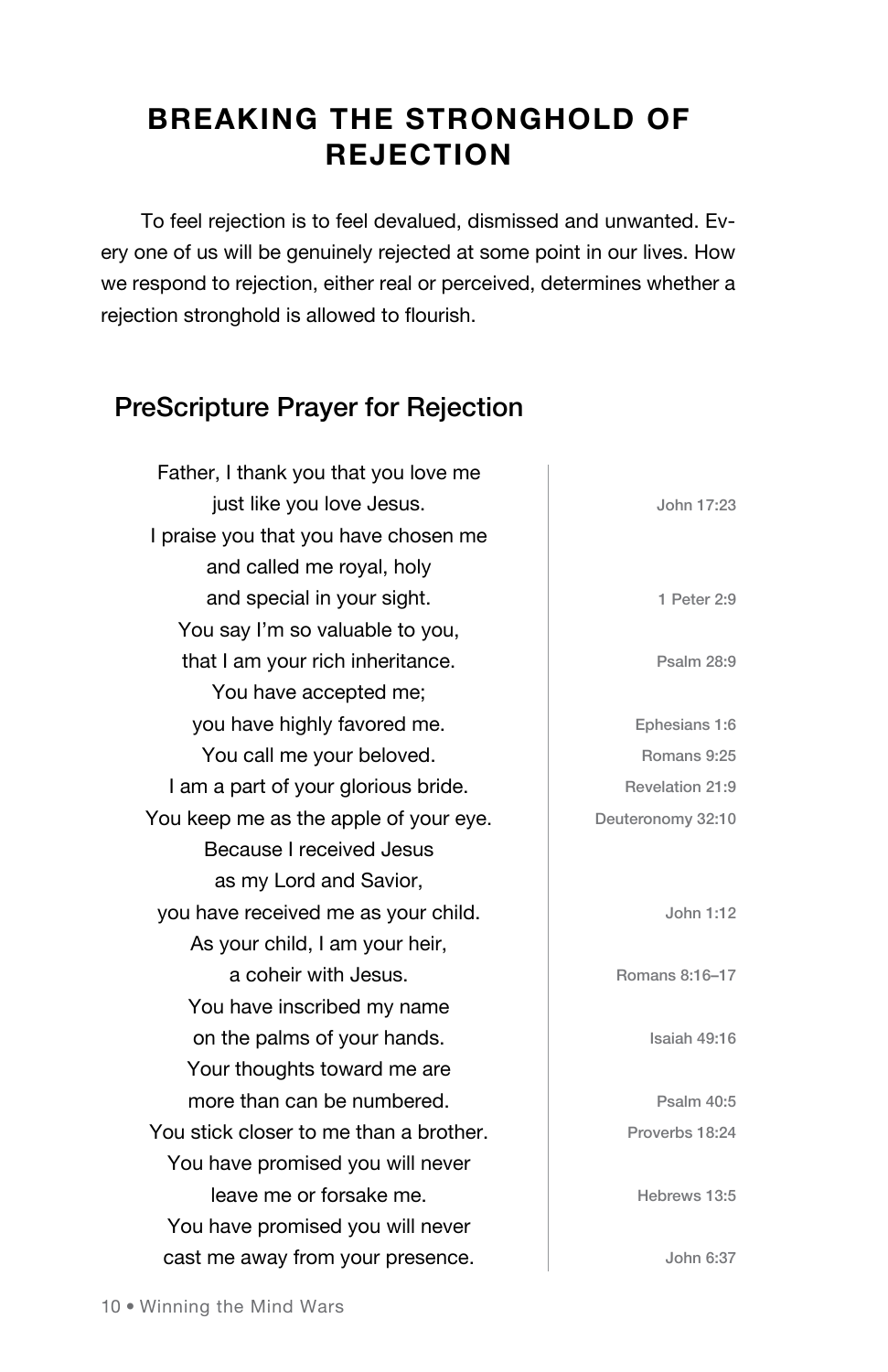Jeremiah 31:3

Romans 8:38–39

1 Corinthians 13:5, 7

You love me with an everlasting love. I praise you that nothing can ever separate me from your love. Lord, I repent for thinking others are rejecting me when it isn't true. I repent for believing evil about others and not believing the best about others. Jesus, I repent for letting others' opinions of me own me and speak louder to me than your loving, accepting, affirming voice. Father, thank you for loving me, choosing me, valuing me, accepting me, favoring me, adopting me, thinking of me, sticking with me, and for never leaving, forsaking or rejecting me. Thank you that nothing can separate me from your love. In Jesus' name, Amen!



Tearing Down Strongholds Through Prayer • 11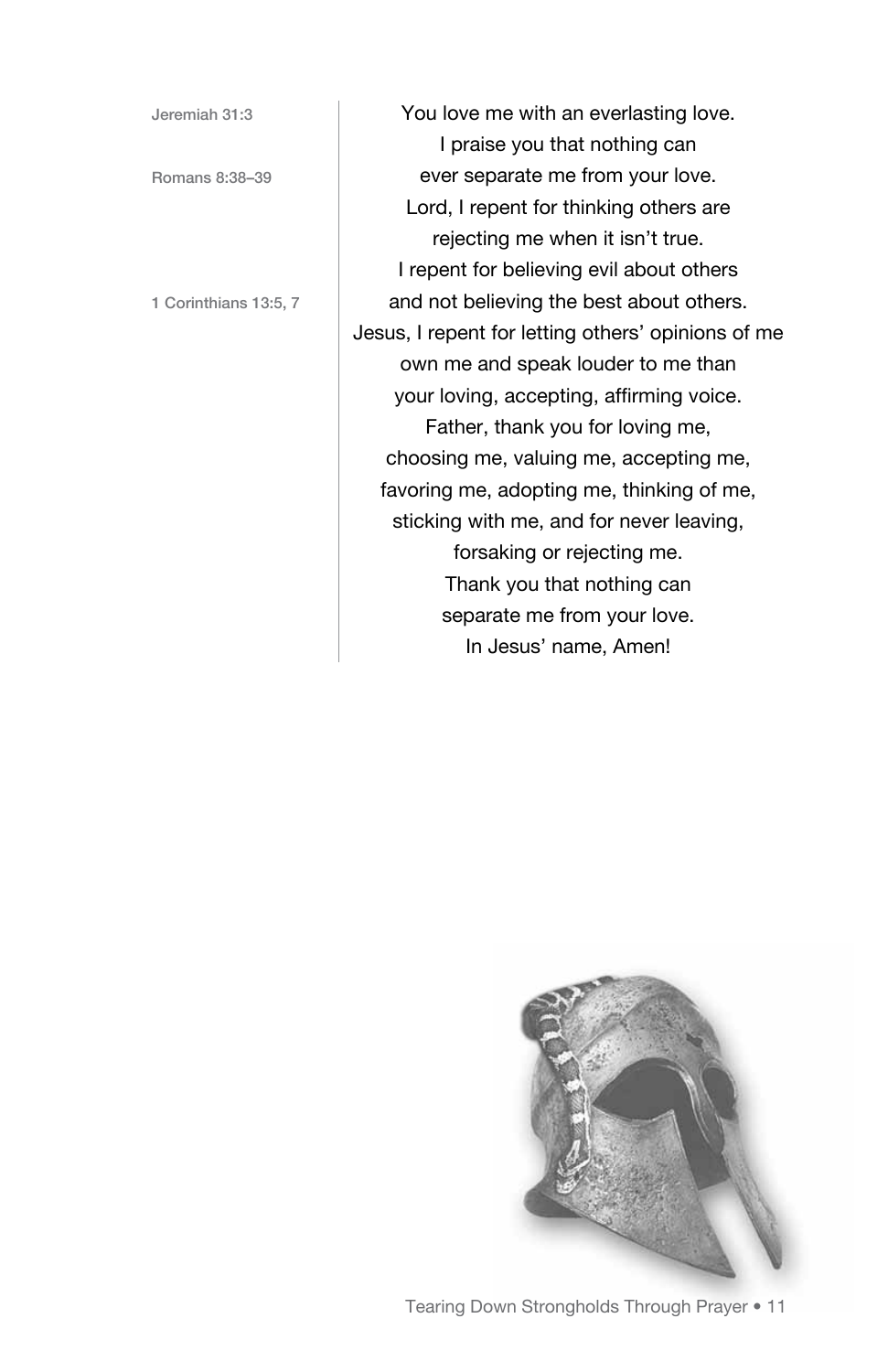# **Breaking the Stronghold of Depression**

Experiencing the stronghold of depression involves having a spirit of heaviness and oppression, and leads to being downcast. (This is not about a medical condition or a chemical imbalance—that's a different issue.) Every one of us will have a justifiable reason to be depressed at some point in our lives, but it is how we respond that determines whether or not a stronghold becomes established in our lives.

#### PreScripture Prayer for Depression

Father, I thank and praise you that you comfort me when I mourn, that you give me beauty for ashes, the oil of joy for mourning, and the garment of praise for the spirit of heaviness. Thank you for turning my mourning into dancing and removing my sackcloth and clothing me with gladness. Jesus, I love how you turn my sorrow to joy. I'm grateful that your joy is my strength. I praise you that through hearing and believing your Word, your joy can remain in me. Thank you that you desire for me to have joy that is full. I know that joy is part of your kingdom and is available to me. And, that joy is one of the fruits of your Spirit at work within me. I'm thankful that you fill me with your joy. And, in your presence is the fullness of joy. Lord, I choose to be thankful for all things. And, in the midst of all things. I choose to rejoice always because this is your will for me.

Isaiah 61:3 Psalm 30:11 John 16:20 Nehemiah 8:10 John 15:11 John 16:24 Romans 14:17 Galatians 5:22 Acts 13:52 Psalm 16:11 Ephesians 5:20 1 Thessalonians 5:18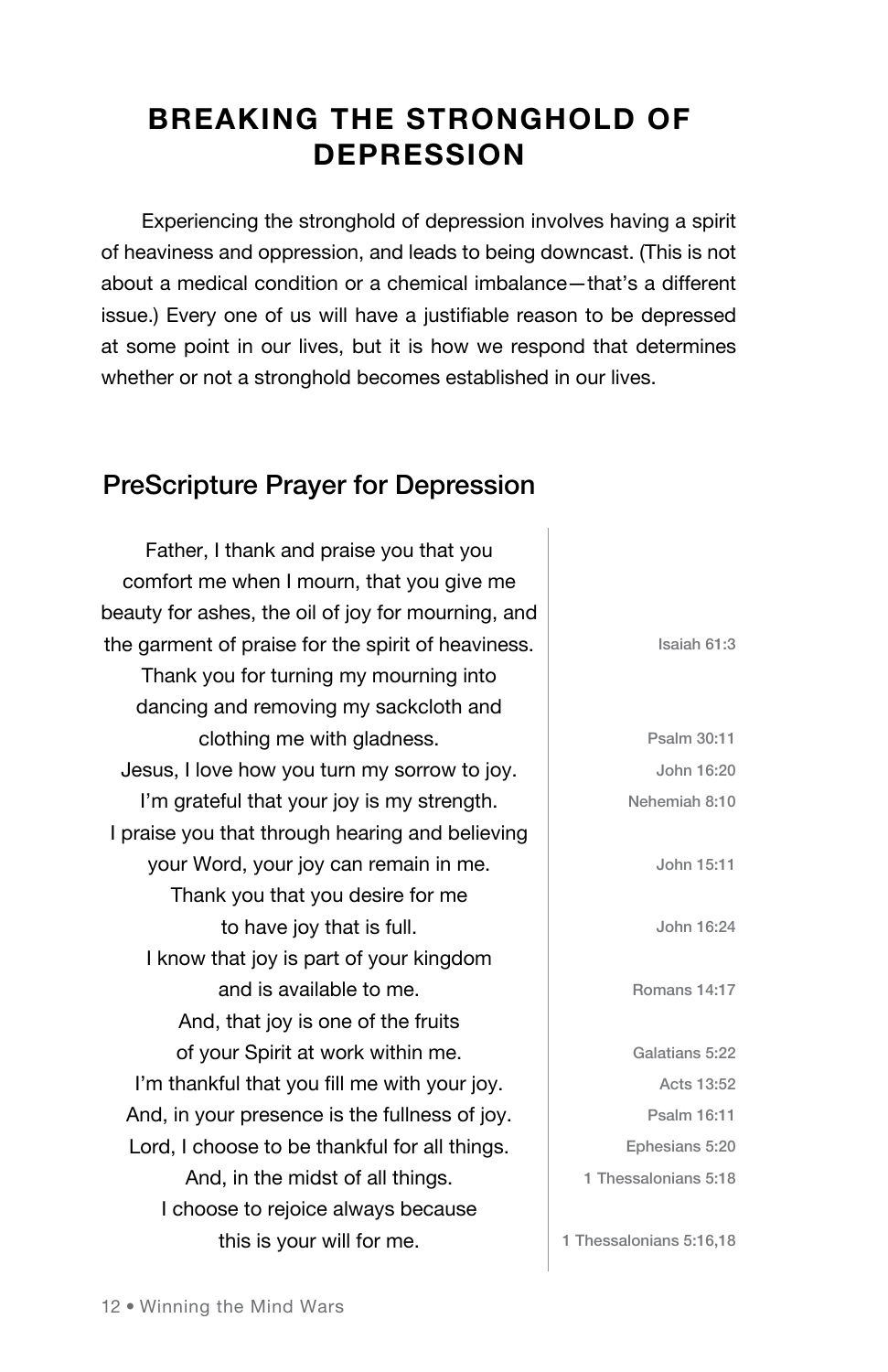|                  | I can do this because you make                   |
|------------------|--------------------------------------------------|
| Romans 8:28      | all things work together for my good.            |
|                  | And, because I can do all things through         |
| Philippians 4:13 | Jesus who strengthens me.                        |
|                  | Jesus, I believe that the abundant life you      |
| John 10:10       | came to give everyone is mine, now.              |
|                  | Father, I repent of negative thinking            |
|                  | that has stolen my joy, I choose to meditate     |
|                  | on things that are true, noble, just, pure,      |
|                  | lovely, of a good report, things that are        |
| Philippians 4:8  | virtuous and praise worthy.                      |
|                  | God of hope, as I hear and believe your truth    |
|                  | fill me with all joy and peace, I want to abound |
|                  | with hope by the power of the Holy Spirit,       |
| Romans 15:13     | in Jesus' name, Amen!                            |

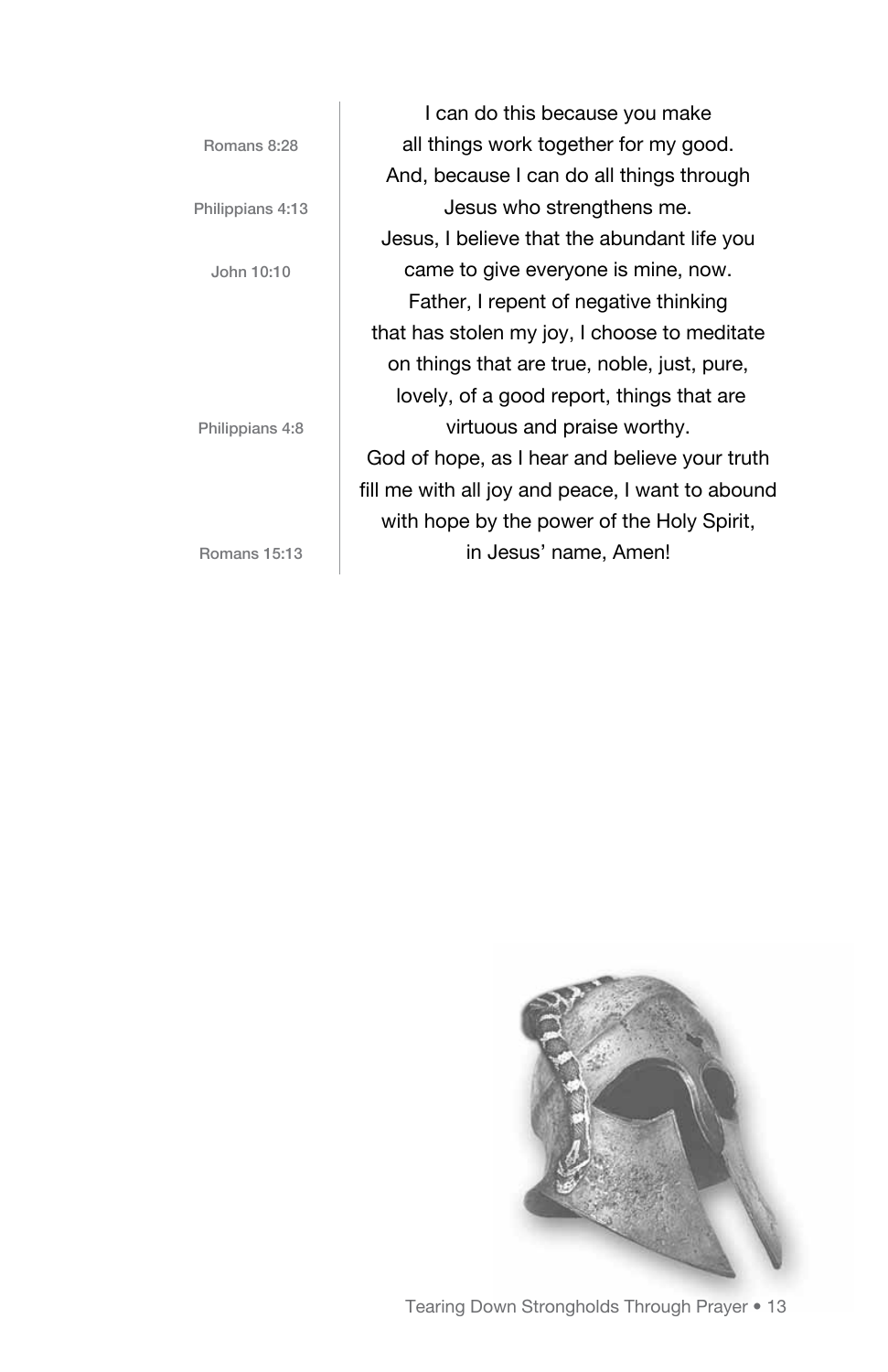# **Breaking the Stronghold of Addiction**

We live under the stronghold of addiction when we try to meet a deep spiritual need with an unholy, destructive solution. When we suffer under addiction, we are trying to find peace apart from the Prince of Peace, salvation apart from the Savior, healing apart from the Healer, satisfaction apart from the Satisfier, and this endless searching can lead us to deeper levels of brokenness, addiction, bondage and strongholds that we may feel powerless to overcome. The bondage of addiction can seem hopeless, but God's redemption says you can be free!

#### PreScripture Prayer for Addiction

Father, thank you for visiting and redeeming your people. Thank you that Jesus is my Redeemer. And, that Jesus came to set me free from sin, bondage and addictions of all kinds. I know whom Jesus sets free is free indeed. And, that it was for freedom's sake that Jesus set me free. Thank you, Father, that Jesus in me is greater than anything in the world. And, that my faith in Jesus gives me the overcoming victory from this world. Thank you, Father, that I have the victory through Jesus. Father, right now, I repent of a sinful, addictive lifestyle. Because it is clearly your will, I renounce the strongholds of addiction and bondage to sin. I receive your cleansing and forgiveness. I believe that by Jesus' blood Luke 1:68 1 Corinthians 1:30 Luke 4:18 John 8:32, 36 Galatians 5:1 1 John 4:4 1 John 5:4 1 Corinthians 15:57 John 8:11 1 John 1:9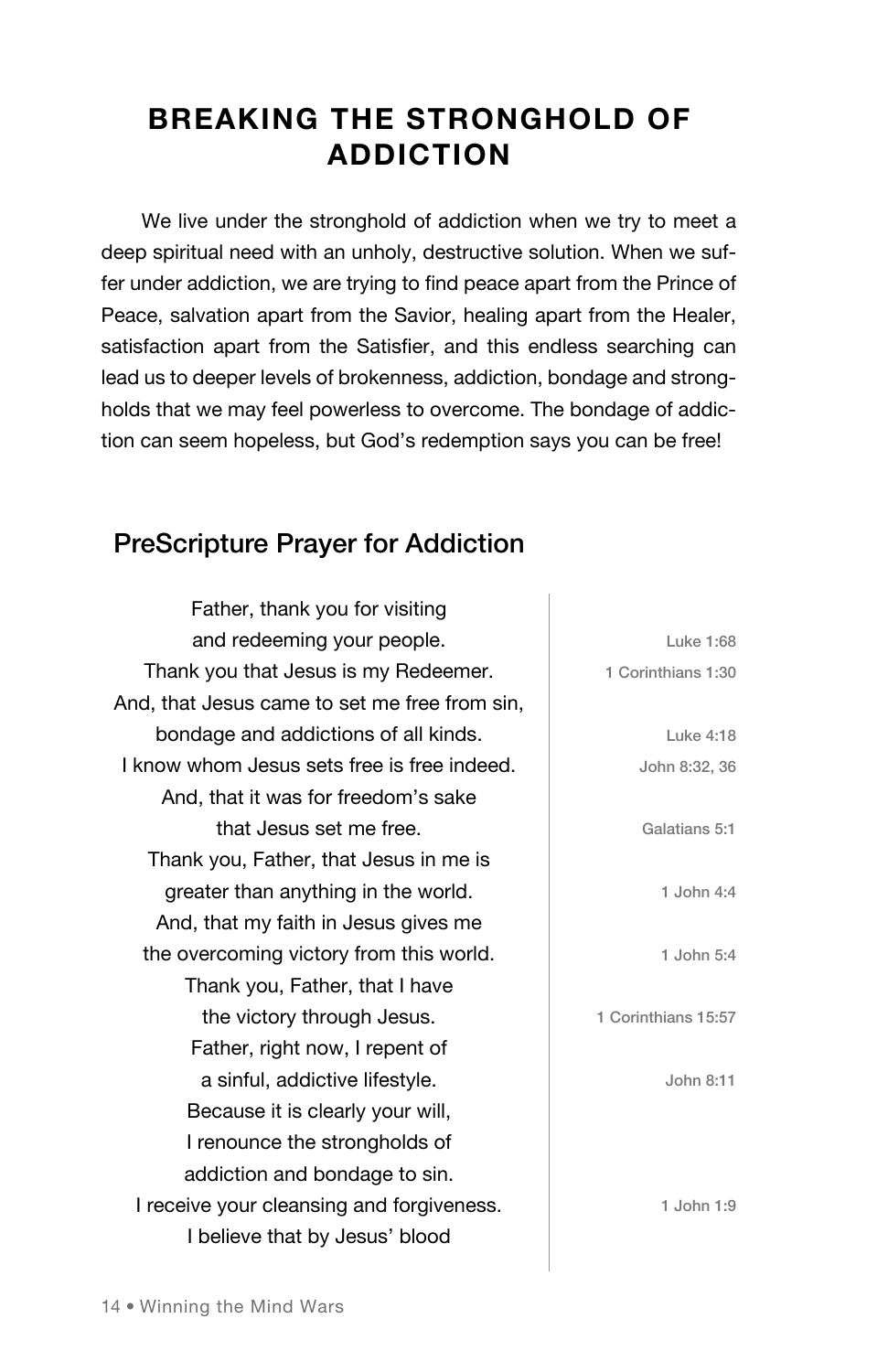| Ephesians 1:7     | I have redemption and forgiveness.              |
|-------------------|-------------------------------------------------|
|                   | I believe that Jesus' blood is both precious    |
|                   | and powerful and that it was shed               |
| 1 Peter 1:18-20   | for me and for my freedom.                      |
|                   | I believe Jesus has redeemed me from            |
|                   | every lawless deed and purified me for          |
| <b>Titus 2:14</b> | Himself and that I am special in His sight.     |
|                   | I've been redeemed and I know and believe       |
| Romans 6:6        | that I'm no longer a slave of sin.              |
| Romans 6:7        | I know and believe I've been freed from sin.    |
| Romans 6:11       | I know and believe I'm dead to sin.             |
| Romans 6:12       | I refuse to let sin reign in me.                |
|                   | I refuse to present myself to                   |
| Romans 6:13       | sin and unrighteousness.                        |
| Romans 6:13       | I will present myself to God for righteousness. |
|                   | Because of what I know and believe about        |
| Romans 6:14       | redemption, sin has no dominion over me.        |
|                   | I've been redeemed, delivered, set free         |
| Romans 6:17-18    | and am now a slave of righteousness.            |
|                   | I believe that my redemption                    |
| Hebrews 9:12      | has been settled for all eternity.              |
|                   | Thank you, God, for redeeming me                |
| Romans 3:24       | through Jesus Christ.                           |
|                   | Redemption is my song from                      |
| Revelation 5:9    | this day forward and forever more, Amen!        |



Tearing Down Strongholds Through Prayer • 15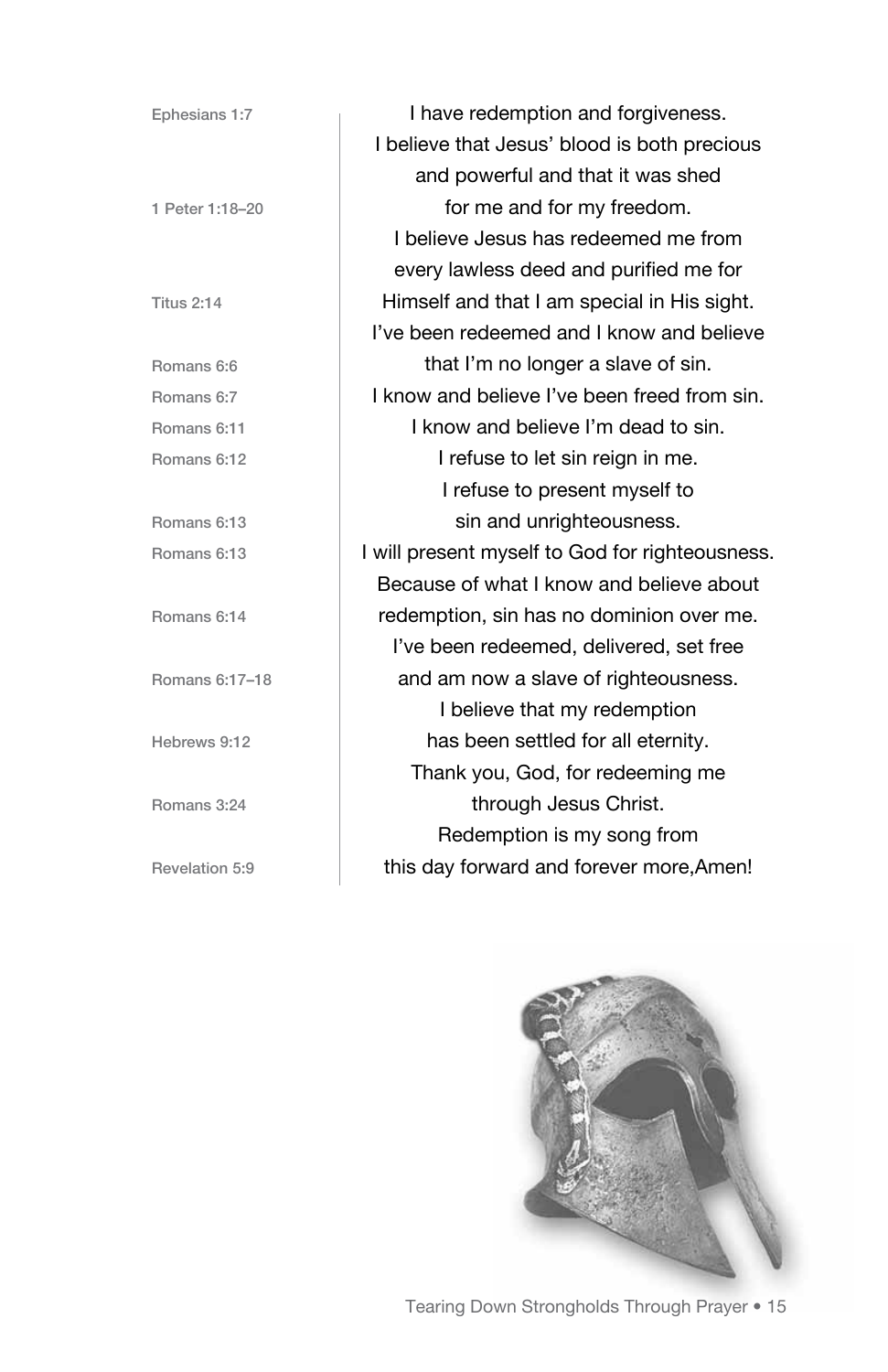# **Breaking the Stronghold of Pride**

Pride is the natural bent of human nature. Pride says, "I can take care of myself. I don't need God or anyone else." Pride refuses to reference God as the great "I AM", and instead leads us to live our own way through "I will." Pride limits us and hinders us from drawing upon God's ways and His unlimited resources.

# PreScripture Prayer for Pride

Father, I choose to humble myself before you. I'm grateful that you give grace to the humble as I'm in great need of it. I thank you, Lord Jesus, for modeling humility—even to the point of dying for me on the cross. In light of what you've done for me, I repent for my pride, arrogance and haughtiness of heart. Forgive me for the way I've allowed them to shape my thinking, my attitudes, my actions, my words and my relationships. I repent for exalting myself, placing my will above yours. I repent for my independent attitude isolating myself from others that you've placed in my life for my blessing and benefit. I repent for my stubbornness of soul, always having to be right and refusing to receive the counsel of those you've placed in my life. I repent for walking in self-righteousness— I see how ugly, empty and self-centered it is before you. 2 Chronicles 34:27 James 4:6 Philippians 2:5–8 Jeremiah 48:29 Daniel 4:28–37 Romans 12:3–8 Psalm 81:11–13 Luke 18:9–14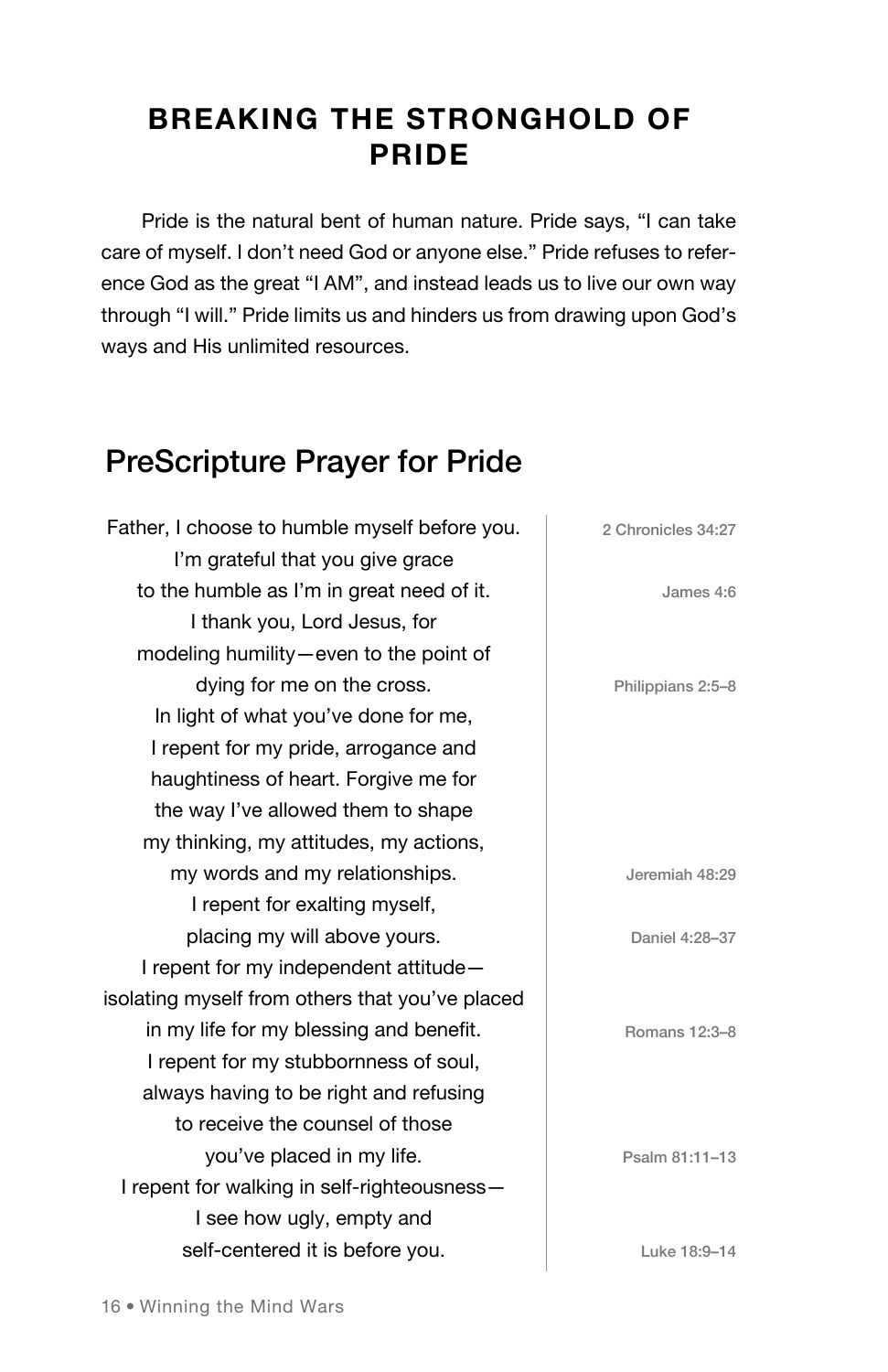Psalm 25:9

Zephaniah 2:3

Colossians 3:12

1 Peter 5:5; 1 Corinthians 12:14–27

Philippians 2:3; Ephesians 4:2

Proverbs 22:4

Thank you that you lead the humble and teach them your way. I choose both humility and your way today. I commit to seek both you and humility with my whole heart. As a chosen one of God, who is holy and beloved, I now put on humility that you might be demonstrated both in and through my life. I clothe myself this day with humility in my relationships, willing to be known for who I really am, while acknowledging my desperate need for others in my life. I'm asking you to help me see the significance of those you've placed in my life, relating to them out of true humility of heart, expressing gentleness and patience, while bearing with them out of love. I also receive the reward of humility and the fear of the Lord: riches, honor and life. This day, in the mighty name of Jesus, I renounce and break the stronghold of pride and all it's expression—in my life and over my family for generations to come. I embrace humility and invite you to work it in to every area of my life that Jesus might be revealed and glorified in a greater way, both in me and through me. Amen!

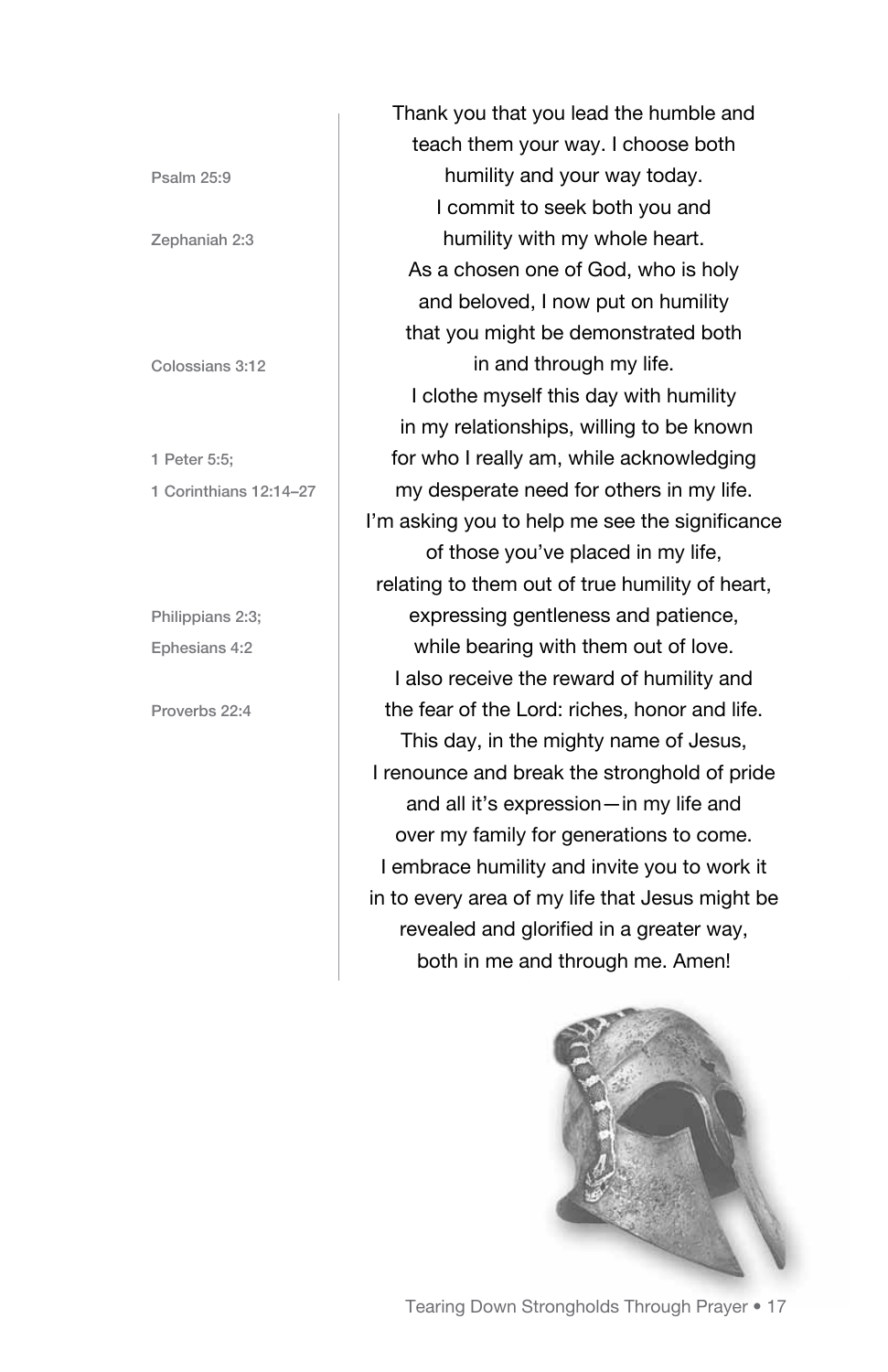# **Breaking the Stronghold of Unbelief**

Unbelief is not believing or trusting God's character, His ways and His Word. Unbelief literally means, "littleness of faith." It decides what God can or cannot do, will or will not do and how He does or does not operate. When matched with fear, unbelief may show itself in self-protective coping mechanisms, such as manipulation and control. When stemming from pride and rebellion, unbelief can be masked as realism, intellectualism or practicality. Faith, on the other hand, knows and believes that God is willing and able to do what He says.

#### PreScripture Prayer for Unbelief

Father, I recognize that my walk with you is not based on sight, but by faith. Thank you that you live in me and that my faith is grounded in your love, which has been expressed by laying your life down for me. I understand that without faith it is impossible to please you, and that you reward those who draw near to you, believe in you and diligently seek you. As a follower of Jesus, I repent for where I have lived and walked in unbelief, not embracing your character, words, ways and promises. I repent of my skepticism, which has blinded me from seeing your hand at work in and around my life. I repent of my pessimism and negativity, not recognizing your awesome ability to intervene and redeem any circumstance for my good and your glory. I repent for my critical attitude and I ask you to forgive me for fault finding and

|   | 2 Corinthians 5:7 |
|---|-------------------|
| í | Galatians 2:20    |
|   | Hebrews 11:6      |
|   | Hebrews 3:12-19   |
|   | Mark 16:12-14     |
|   | Psalm 78:19-20    |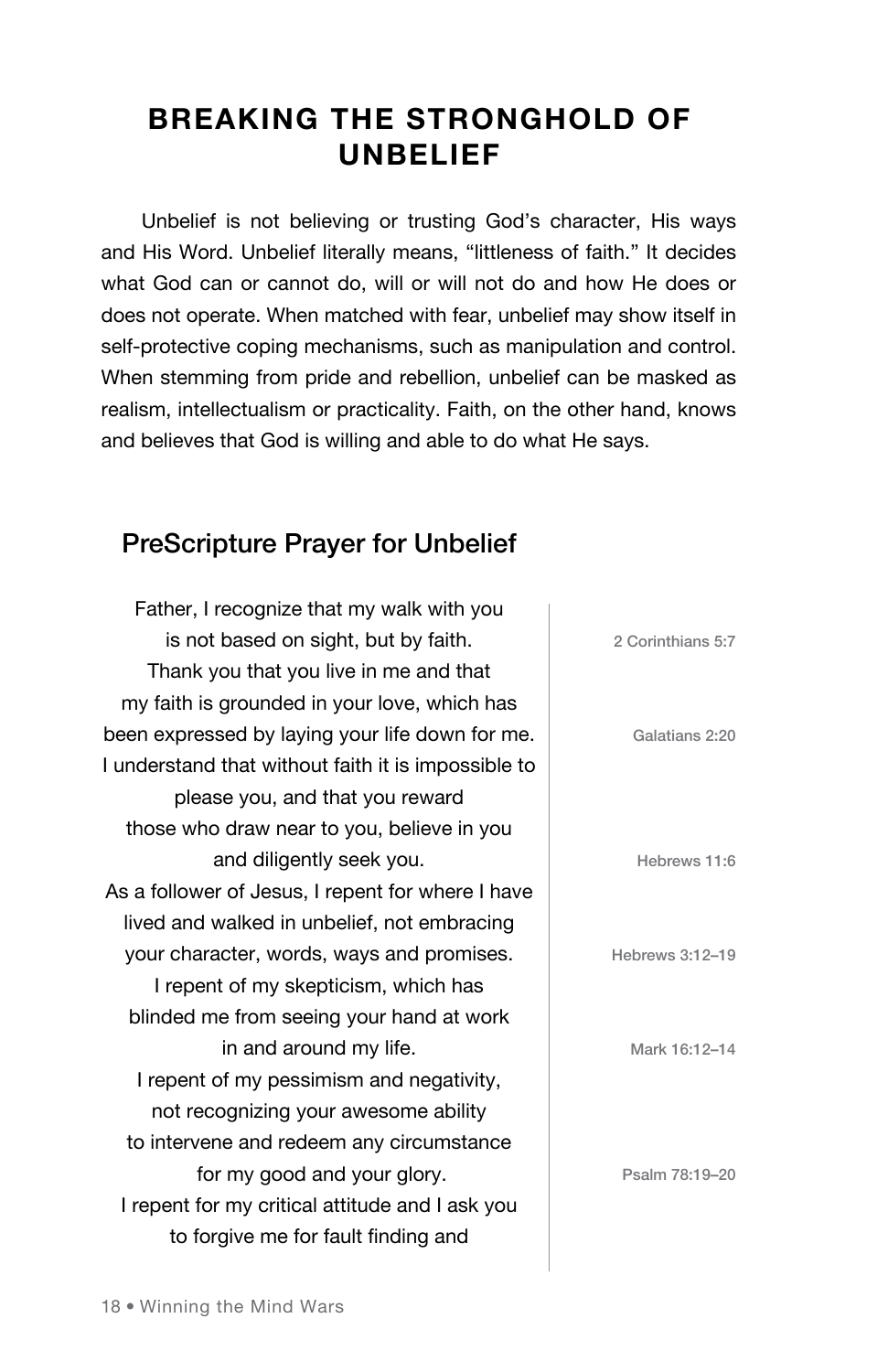| Romans 14:10, 12    | using my words to tear others down.               |
|---------------------|---------------------------------------------------|
|                     | I repent for grumbling, murmuring and             |
|                     | complaining, which has revealed                   |
|                     | my littleness of faith in your divine ability     |
| Psalm 106:21, 24-25 | to come through for me.                           |
|                     | I repent for giving my life over to anxiety and   |
|                     | worry, not referencing your intimate care and     |
| Philippians 4:6-7   | concern for me as my Father in heaven.            |
|                     | I repent for picking up offenses,                 |
|                     | and not recognizing that in the midst of          |
|                     | what's going on, that you may very well           |
| Mark 13:53-57       | be establishing your purposes.                    |
|                     | I recommit this day to walk in faith in Jesus-    |
|                     | being assured within of things hoped for,         |
|                     | while walking with conviction of things I don't   |
| Hebrews 11:1-3      | see but know to be true from your Word.           |
|                     | I determine by your grace to trust the Lord       |
|                     | with ALL my heart, not leaning on my own          |
|                     | understanding, but rather bringing you            |
|                     | in to everything I do, knowing that               |
| Proverbs 3:5-6      | you'll make my paths straight                     |
|                     | Teach me how to wield the shield of faith         |
|                     | so I can withstand and extinguish                 |
| Ephesians 6:13, 16  | the flaming arrows of the evil one.               |
|                     | I embrace afresh your desire to walk              |
|                     | with me each day, to answer my mountain-          |
| Matthew 17:20;      | moving prayers, and to do great works through     |
| John 14:12          | my life for your purposes and glory.              |
|                     | With all this in mind, in the all-powerful name   |
|                     | of Jesus, I renounce and break the stronghold     |
|                     | of unbelief-and all of its various expressions-   |
|                     | in my life and over my family for generations to  |
|                     | come. I fully embrace faith and trust, and invite |
|                     | you to firmly establish them in my life,          |
|                     | that Jesus might be revealed and glorified in     |
|                     | a greater way, both in and through me. Amen!      |
|                     |                                                   |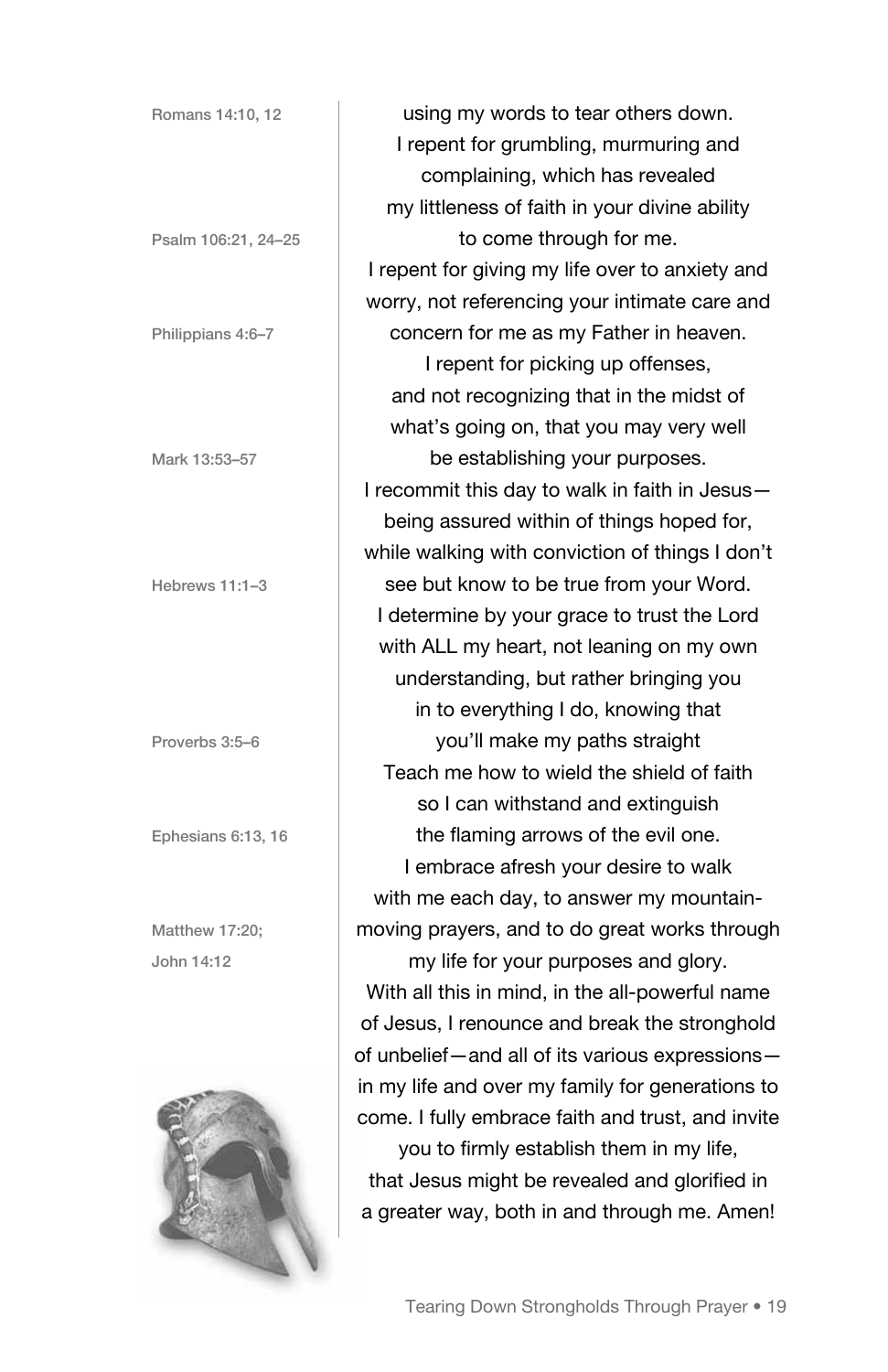# **Breaking the Stronghold of Anger**

Anger is "a violent passion of the mind excited by a real or supposed injury; usually accompanied with a propensity to take vengeance, or to obtain satisfaction from the offending party."<sup>3</sup> Anger can also come when we don't get our way, and that selfish attitude can cause us to be angry with God. Anger is either righteously or sinfully based depending on its degree, object and desire. Anger is sinful when it's without sufficient cause or transcends the cause, when it is against the person and not the offense, when it is intended for revenge, when it is heightened by reflection (stewing on an issue) and when it breeds in us an unforgiving spirit.

#### PreScripture Prayer for Anger

|                    | Father, thank you for being merciful,           |
|--------------------|-------------------------------------------------|
|                    | gracious and slow to anger. Thank you           |
|                    | for abounding in goodness and truth,            |
|                    | and keeping mercy for thousands and for         |
| Exodus 34:6-7      | forgiving my iniquity, transgression and sin.   |
|                    | Thank you for forgetting my sins and lawless    |
|                    | deeds and remembering them no more.             |
| Hebrews 8:12       | Thank you for not being angry with me.          |
|                    | Because you have forgiven my past completely,   |
|                    | blessed my present abundantly and               |
|                    | guaranteed my future extravagantly,             |
| Galatians 2:20     | I no longer need to live an angry, bitter life. |
|                    | I repent of and renounce marinating in          |
|                    | negativity, bitterness, wrath, anger,           |
| Ephesians 4:26, 31 | clamor, evil speaking and malice.               |
|                    | I repent of making a place for the devil        |
|                    | to work in and through me                       |
| Ephesians 4:27     | that has caused me to hurt others.              |
|                    | I repent of wanting vengeance against           |

3 *The American and English Encyclopedia of Law, Volume 2* (Long Island, NY: Edward Thompson Co. Publishers, 1896), 340.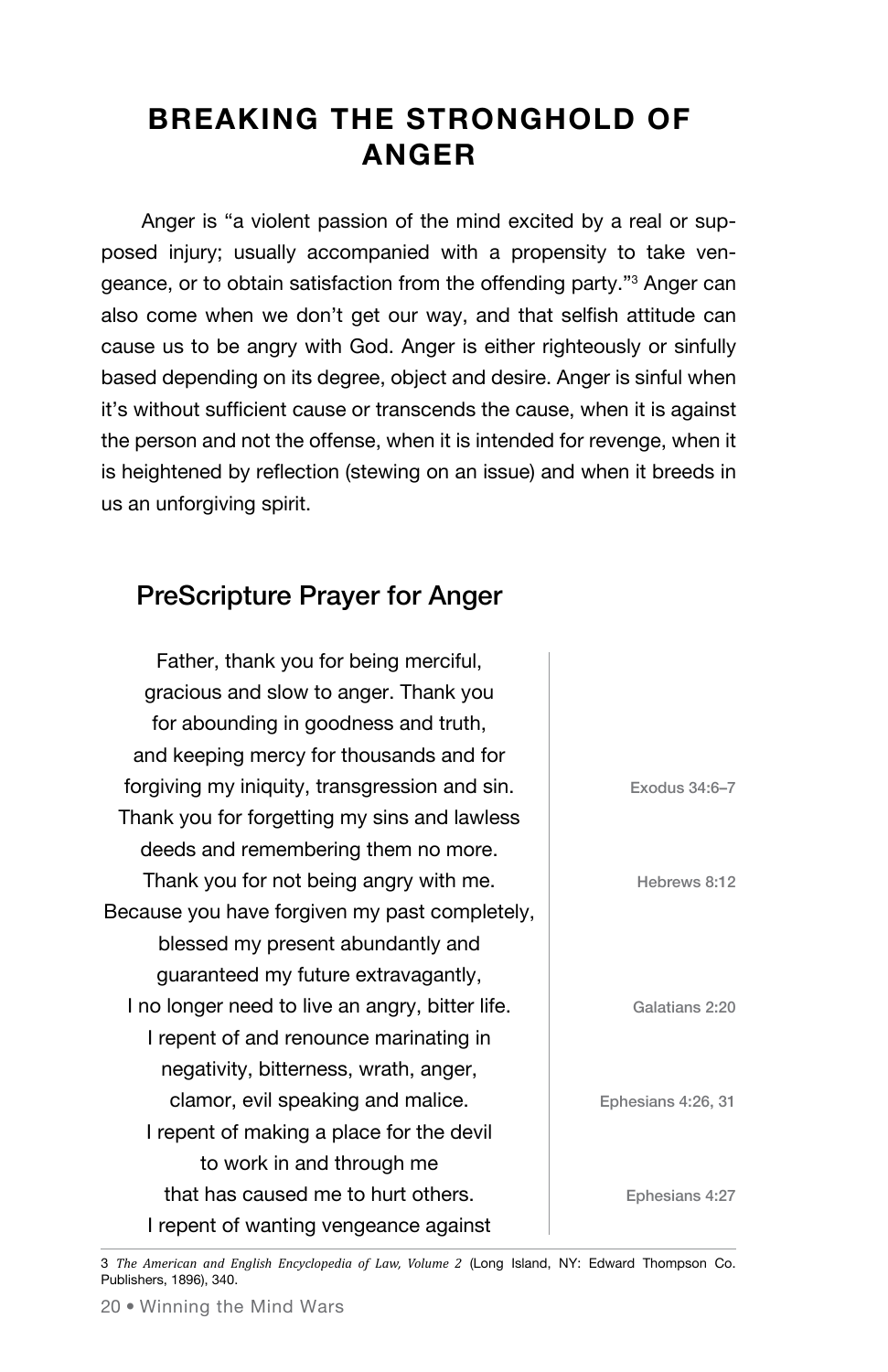Romans 12:19 1 John 1:9 Matthew 4:10 Proverbs 14:17 Proverbs 15:18 Proverbs 25:28 2 Corinthians 10:3–5 Galatians 5:22–23 Psalm 103:8; Ephesians 4:32

 the people who have injured me and forgetting that vengeance is yours alone. I receive your forgiveness and cleansing right now. Today, I renounce Satan and all of his angry, destructive ways. I will no longer walk in angry foolishness. I will no longer stir up strife. I will rule my spirit and therefore no longer be vulnerable to the enemy's attacks. Right now, in the name of Jesus and by His authority, I tear down the stronghold of sinful anger over my life. I choose to cooperate with the Holy Spirit and allow love, joy, peace, patience, kindness, goodness, gentleness and self-control to rule my life. Father, I will give to others what You have given me—mercy, grace, kindness, tenderheartedness and forgiveness. In Jesus' name, amen!



Tearing Down Strongholds Through Prayer • 21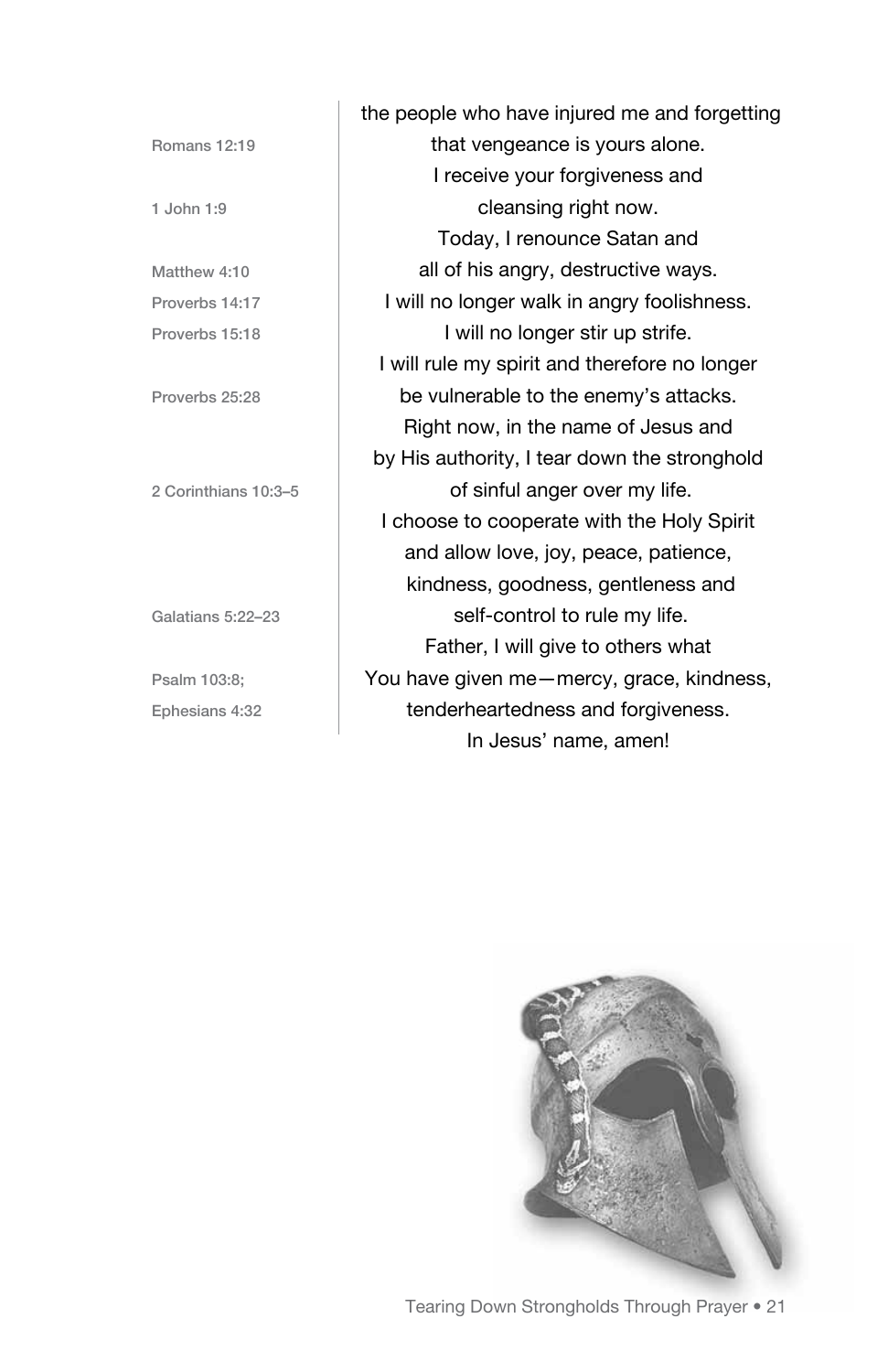# **Breaking the Stronghold of Defeatism**

When we feel defeated and want to give up, we fall prey to a litany of negative thoughts such as: "You'll never . . . ," "You can't . . . ," "You won't . . . ," "You didn't . . . ," "You should have . . ." These lies can seem real and can easily distract us from what God has called us to do, to be satisfied with what we've done for Him or to cause us to give up because we don't want to face the unending questions of doubt and the perfectionistic expectations the enemy plants in our heads.

#### PreScripture Prayer for Defeatism

Father, thank you that because you are for me it doesn't matter who is against me. Thank you that your Presence always and constantly accompanies me. That I am in-dwelt by your Son. And, that I am empowered by your Spirit. Thank you for being my friend and for staying closer to me than a brother. I praise you that you will never leave me or forsake me. And, though I fall seven times, I will rise again. Thank you that I never stop being the apple of your eye. Because of all I mean to you, you have afforded me the way to be successful and prosperous. I bless you for making me the head and not the tail, for letting me only be above and never being beneath. Thank you for blessing me with every spiritual blessing in Christ. Thank you for giving me everything I need for life and godliness.

Exodus 33:14 Colossians 1:27 Acts 1:8 Proverbs 18:24 Hebrews 13:5 Proverbs 24:16

Romans 8:31

Deuteronomy 32:10

Joshua 1:7–8

Deuteronomy 28:13

Ephesians 1:3

2 Peter 1:3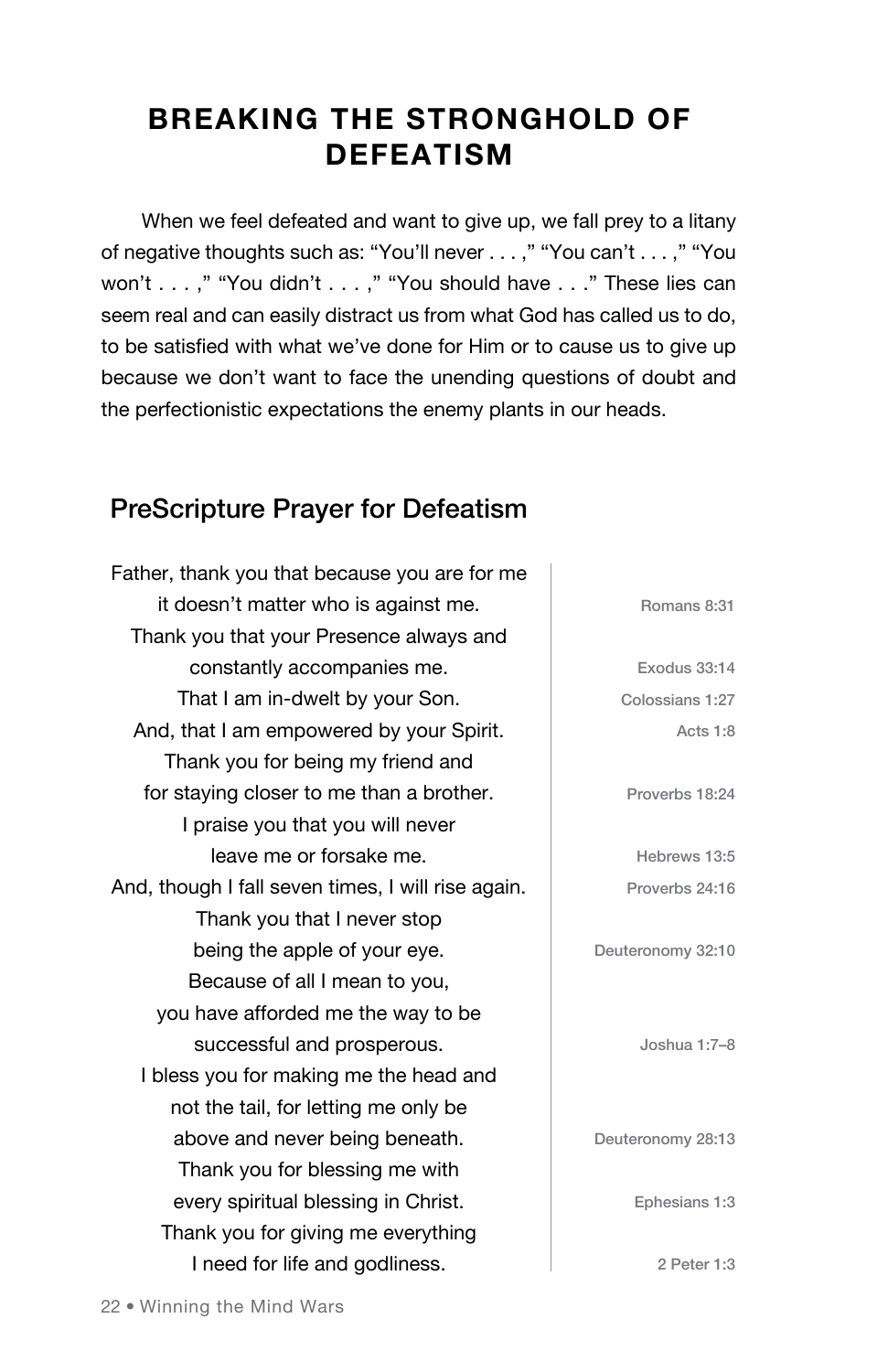Luke 10:17–20

2 Corinthians 10:3–4

1 John 1:9 Romans 8:37

Philippians 4:13

1 John 5:4

1 Corinthians 15:57 Revelation 21–22

Thank you for giving me all the power over the enemy. God, I repent of listening to and esteeming Satan's voice over yours. Today, I renounce and tear down the loser stronghold that has plagued my life. I receive your forgiveness and cleansing right now. I know I am more than a conqueror in Christ. I know that I can do all things through Christ who strengthens me. In Jesus' name, from this moment forward and forever more, I am who you say I am, and you say I am a victorious overcomer. Thank you for always leading me in triumph in Christ. I win, I win, I win! I believe this, I receive this and I'm going to walk in this, for your honor and glory. In Jesus' name, amen!



Tearing Down Strongholds Through Prayer • 23